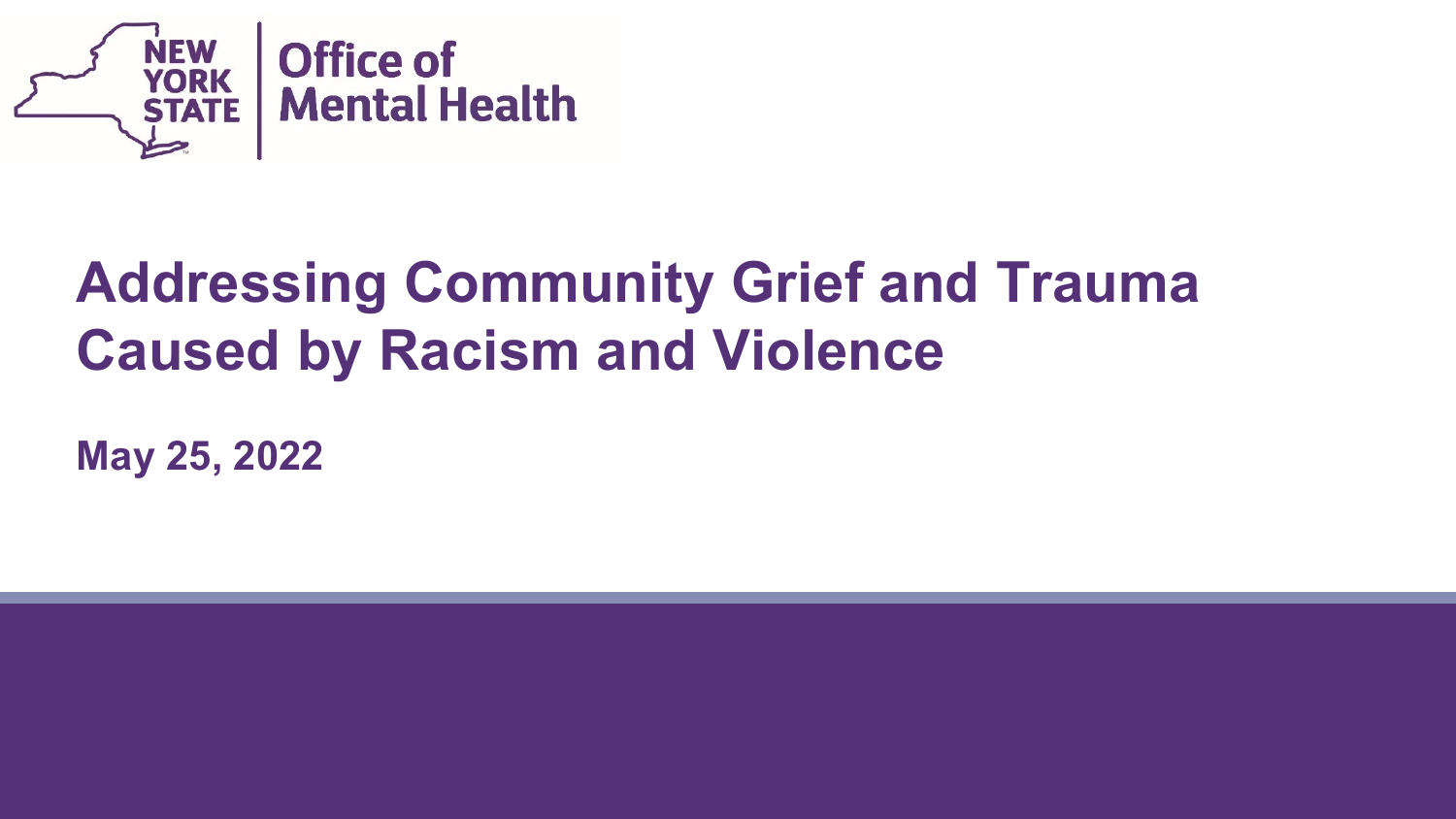The New York State Office of Mental Health (OMH) joins all New Yorkers in expressing grief and sadness over the traumatic events that took place in Buffalo over the weekend.

OMH is extremely focused on ensuring we are providing both shortterm and long-term supports to those in communities of need in Buffalo and across New York State.

We also recognize that trauma is being experienced by people, particularly people of color, across the entire state due to the severity of the event, news being shared on social media, and historical trauma in communities of color.

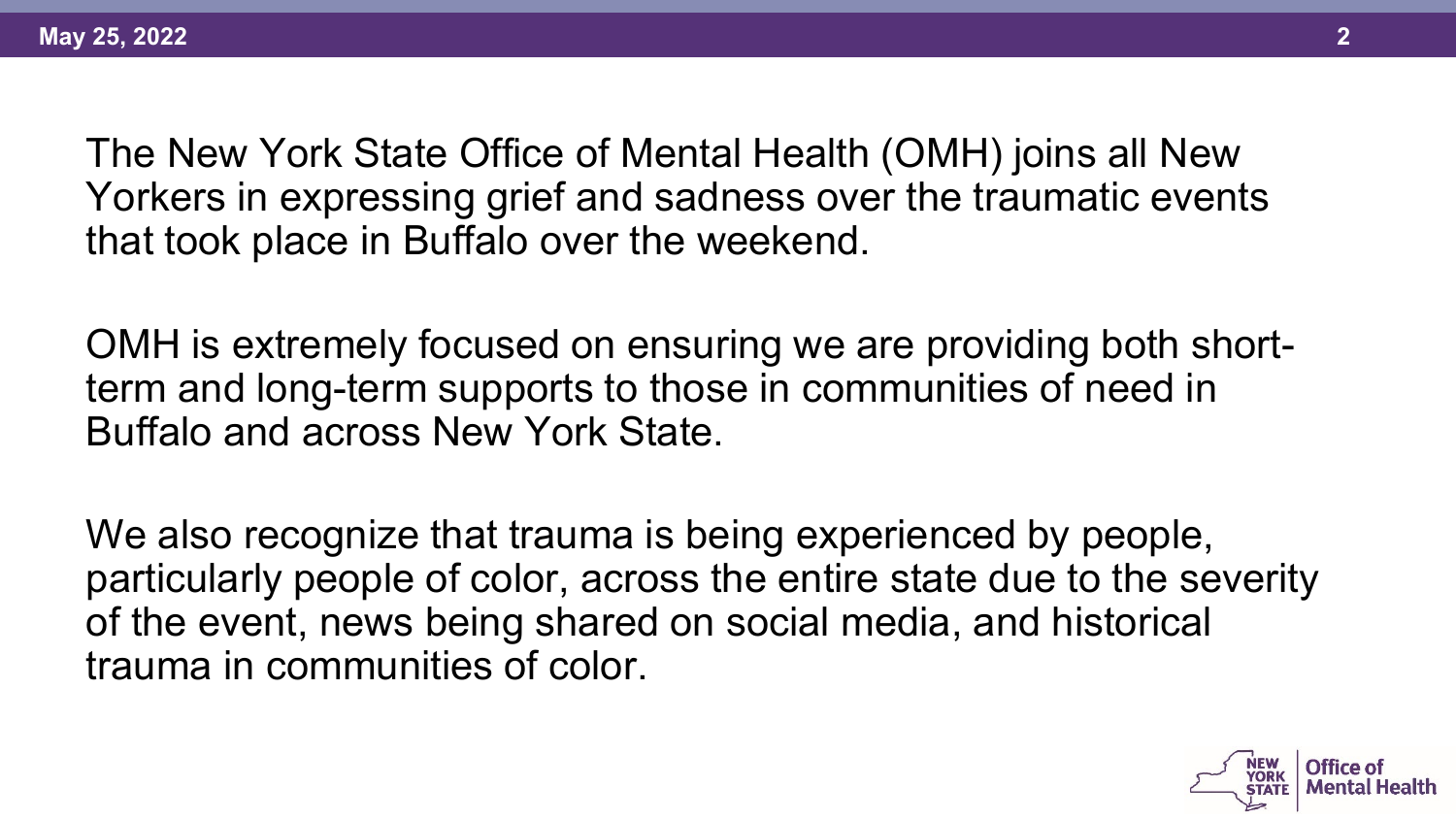# **Today's Mission**

Help New Yorkers understand how to assist individuals, families, and youth coping with the grief and trauma caused by this horrific event.

Provide general information about the mental health effects of racism and violence, crisis response, and helping others cope with grief and trauma. Specific information focused on children and youth will also be provided.

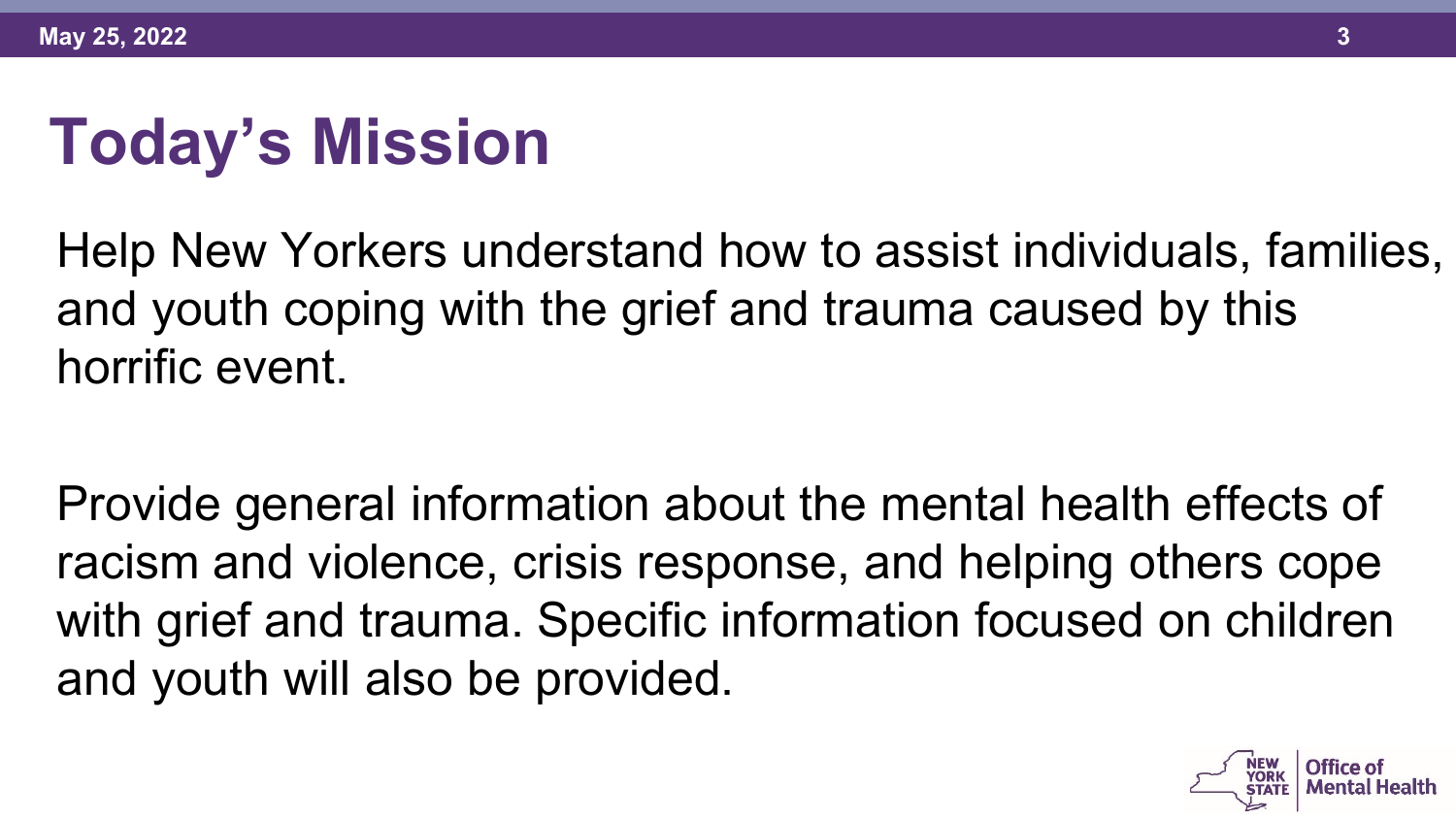# **Providing Support in Communities of Color**

- Social determinants of health have historically prevented communities of color from having equal opportunities for economic, physical, and emotional health.
- Historical and current experiences of racism and discrimination contribute to mistrust of the healthcare system among racial and ethnic minority groups.
- Experiencing racism and discrimination is proven to have a direct impact on an individual's mental and physical health.
- The COVID-19 pandemic and its disproportionate impact on communities of color is a stark example of enduring health disparities.

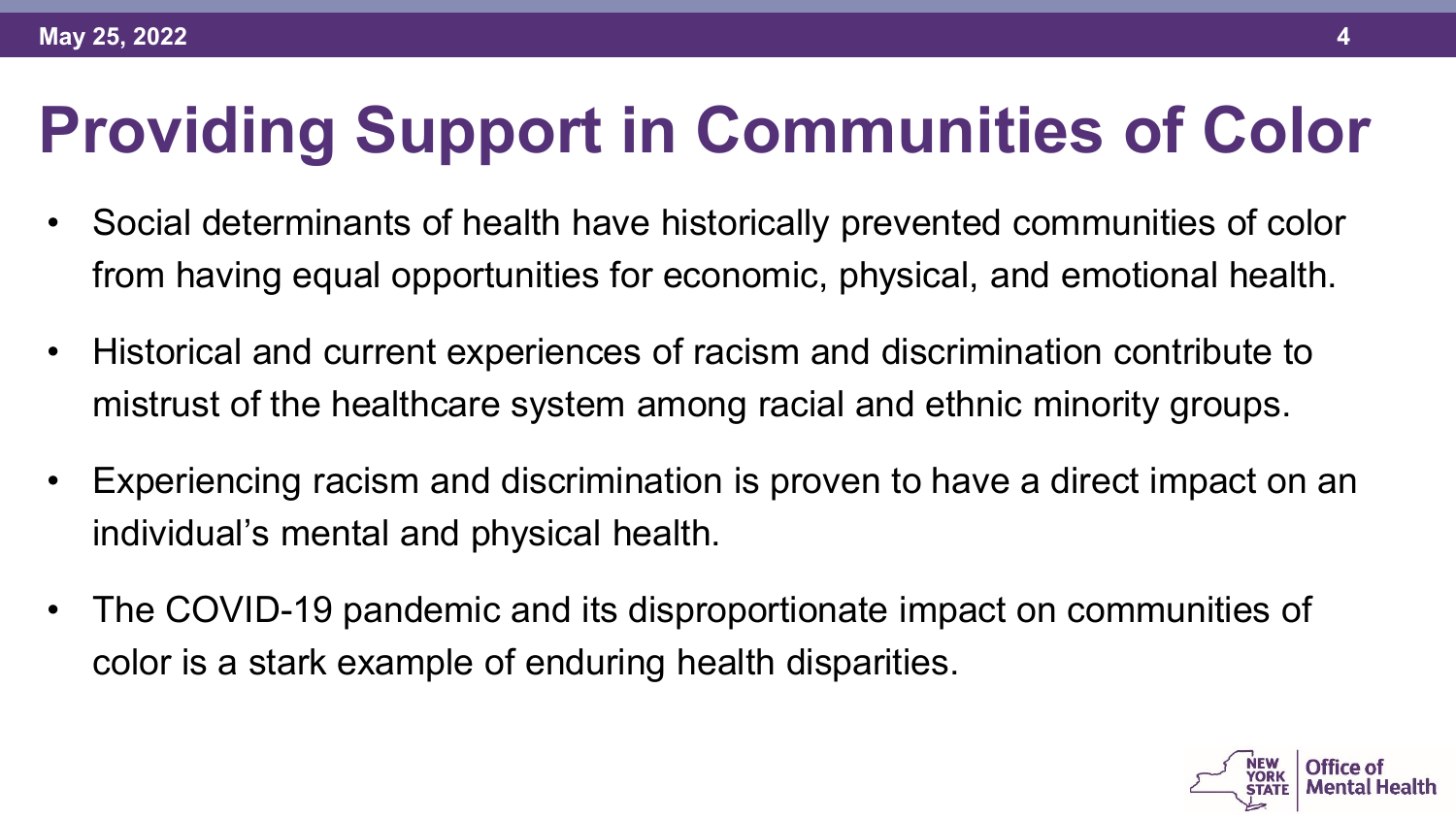# **Today's Speakers**

**Matthew Canuteson, MA** - New York State Office of Mental Health, Chief Diversity Officer

**Steven Moskowitz, LMSW** - New York State Office of Mental Health, Bureau of Emergency Preparedness and Response, Director

**Keith A. Alford, PhD, ACSW -** University at Buffalo, School of Social Work, Dean and Professor

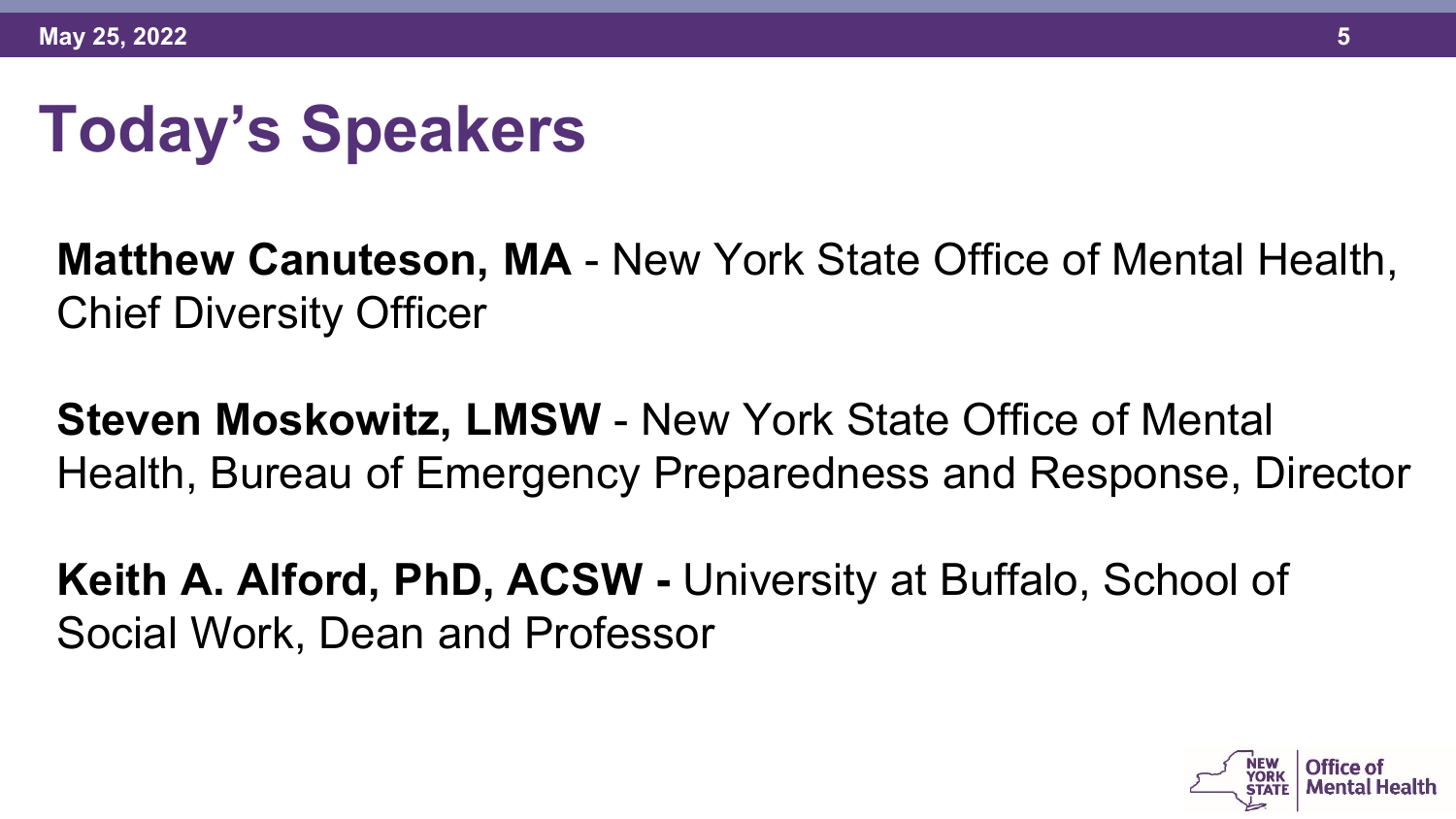# **Response & Recovery**

# Attention is commonly directed toward the **immediate physical health and community infrastructure** risks in the aftermath of traumatic events.

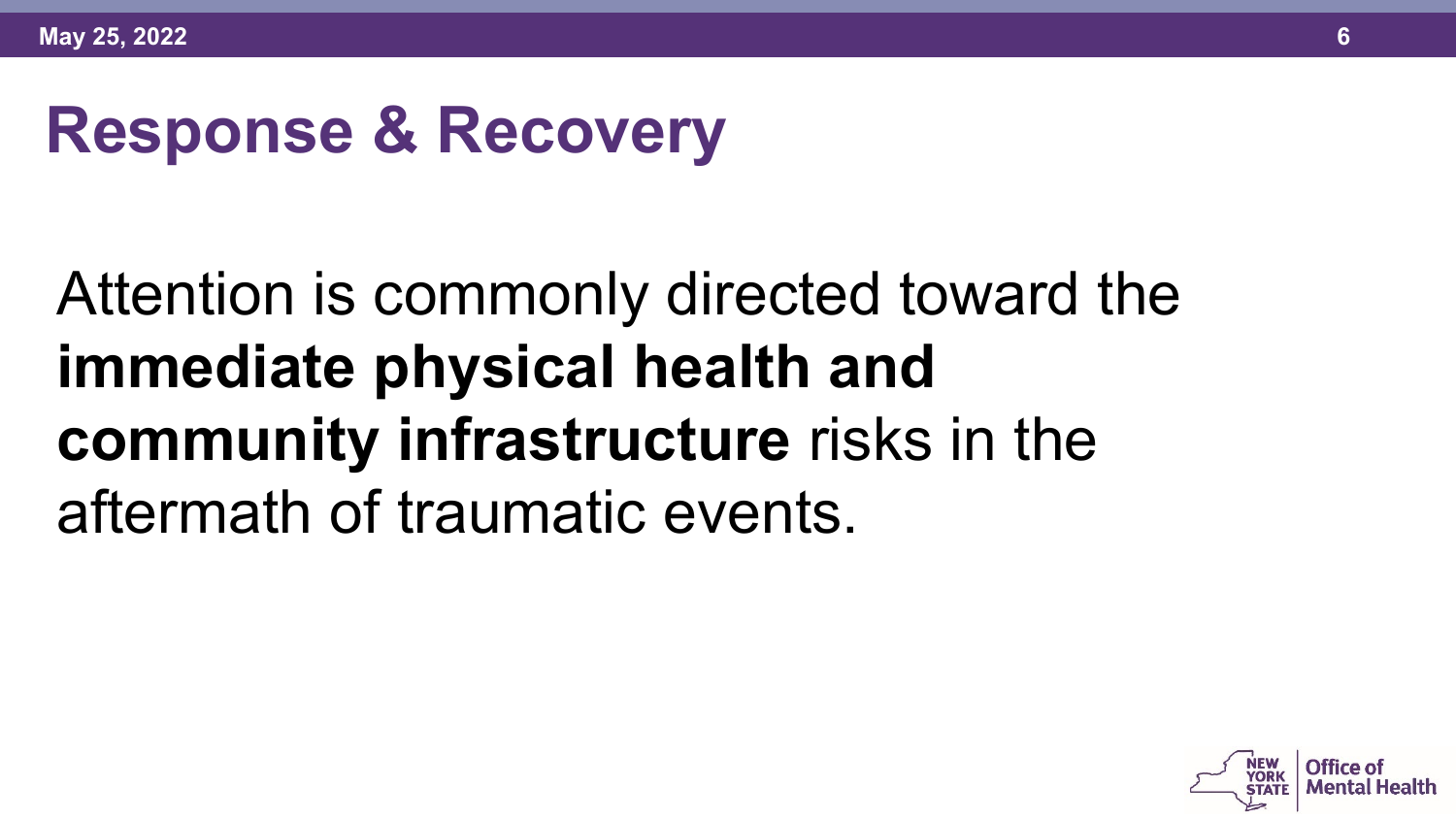# **Important: Mass Violence is Unlike Other Disasters**

- Loss of life is more substantial than loss of property.
- Shattered sense of safety; "safe places" no longer feel safe.
- Innocent victims.
- Sometimes, specific populations are targeted.

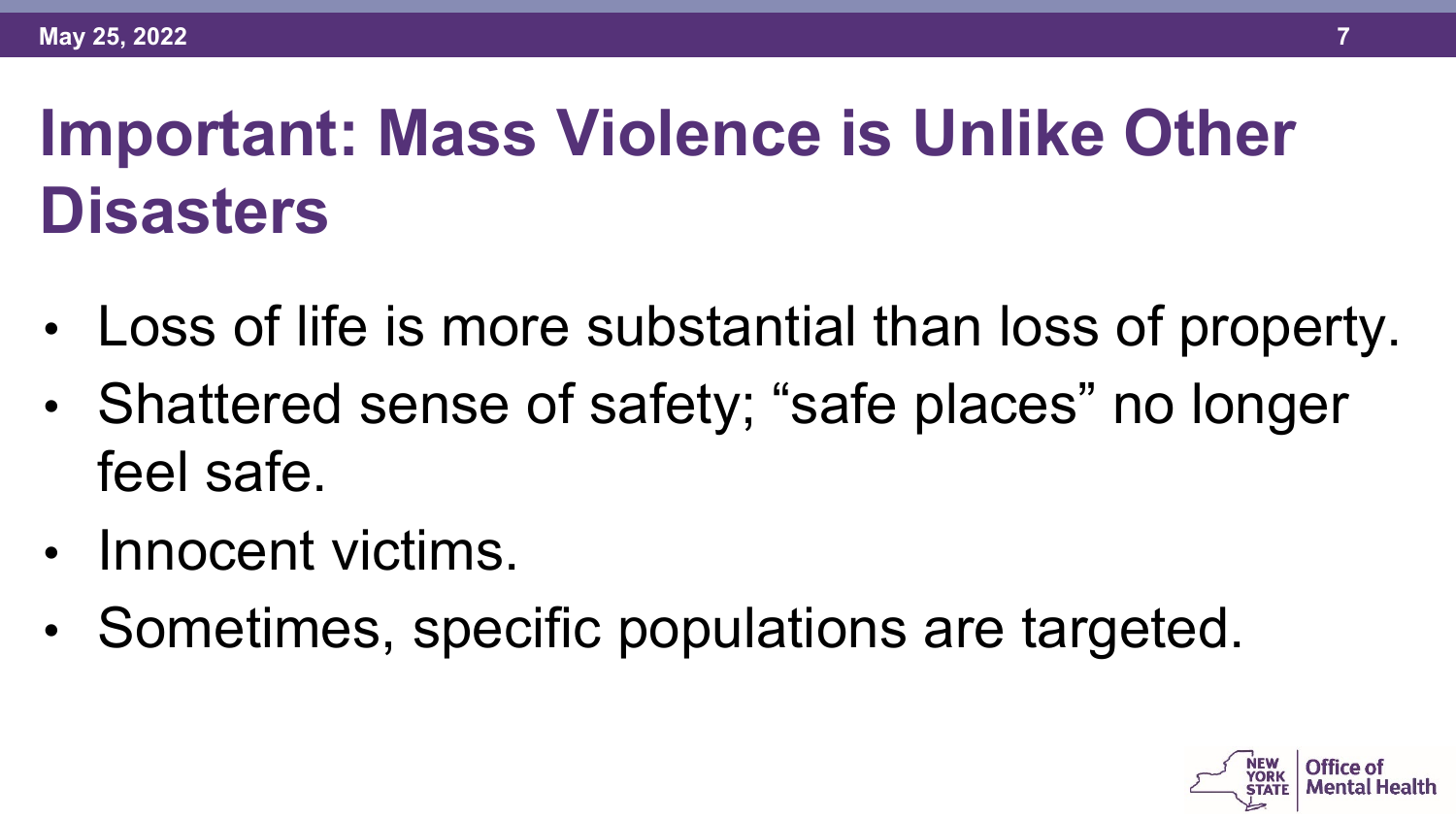# **Buffalo Mass Shooting**

- This atrocity is different than other traumatic events because a specific group was targeted: Black people.
- Because of the nature of the event, the topics of race, racism, and identity are pushed to the forefront.
- These additional issues must be addressed head-on in order to facilitate personal and community-level healing.

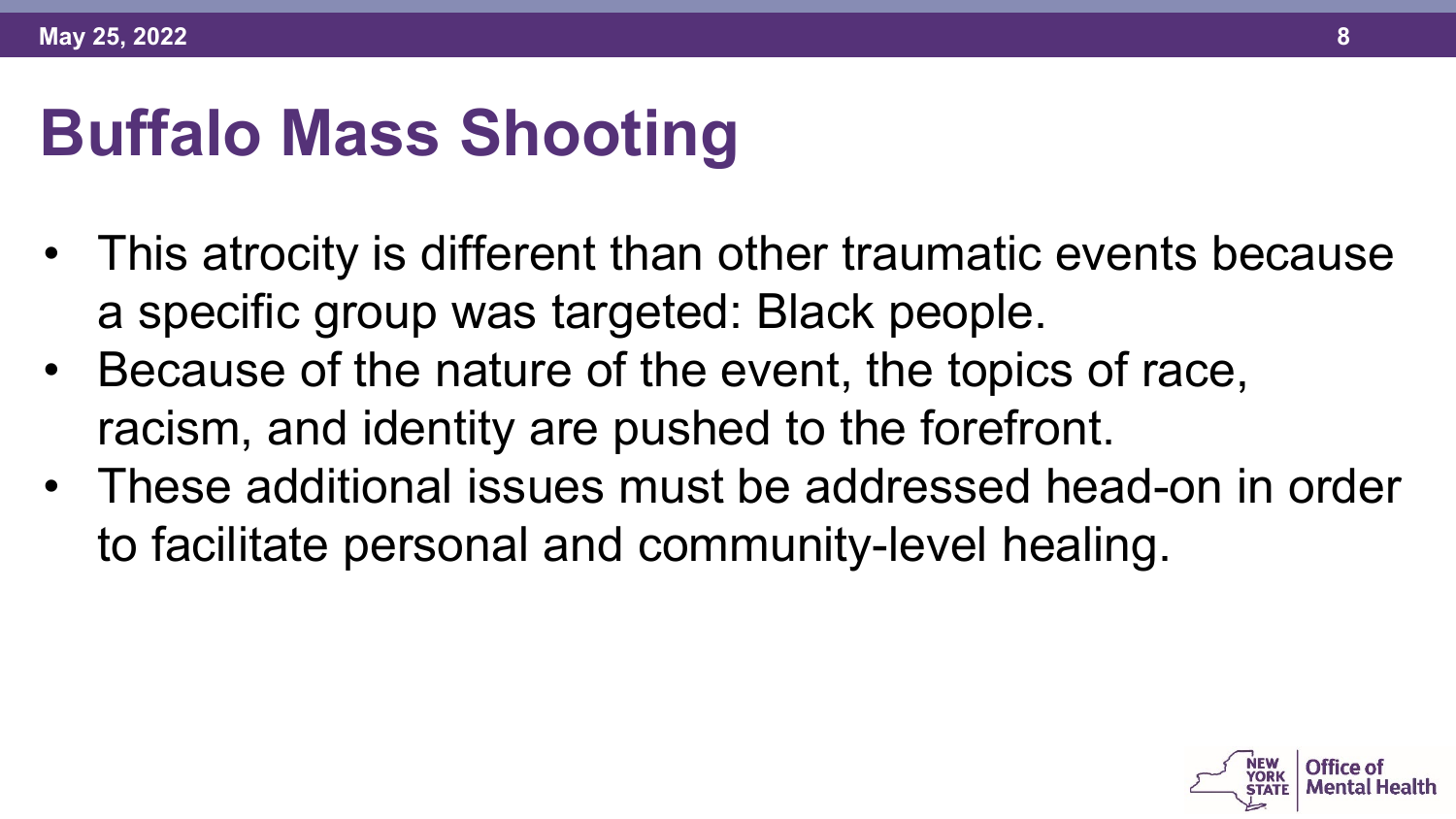## **OMH and Traumatic Events**

# In the aftermath of this event, OMH's focus is on the **psychological impact** the violence has on those in the community.

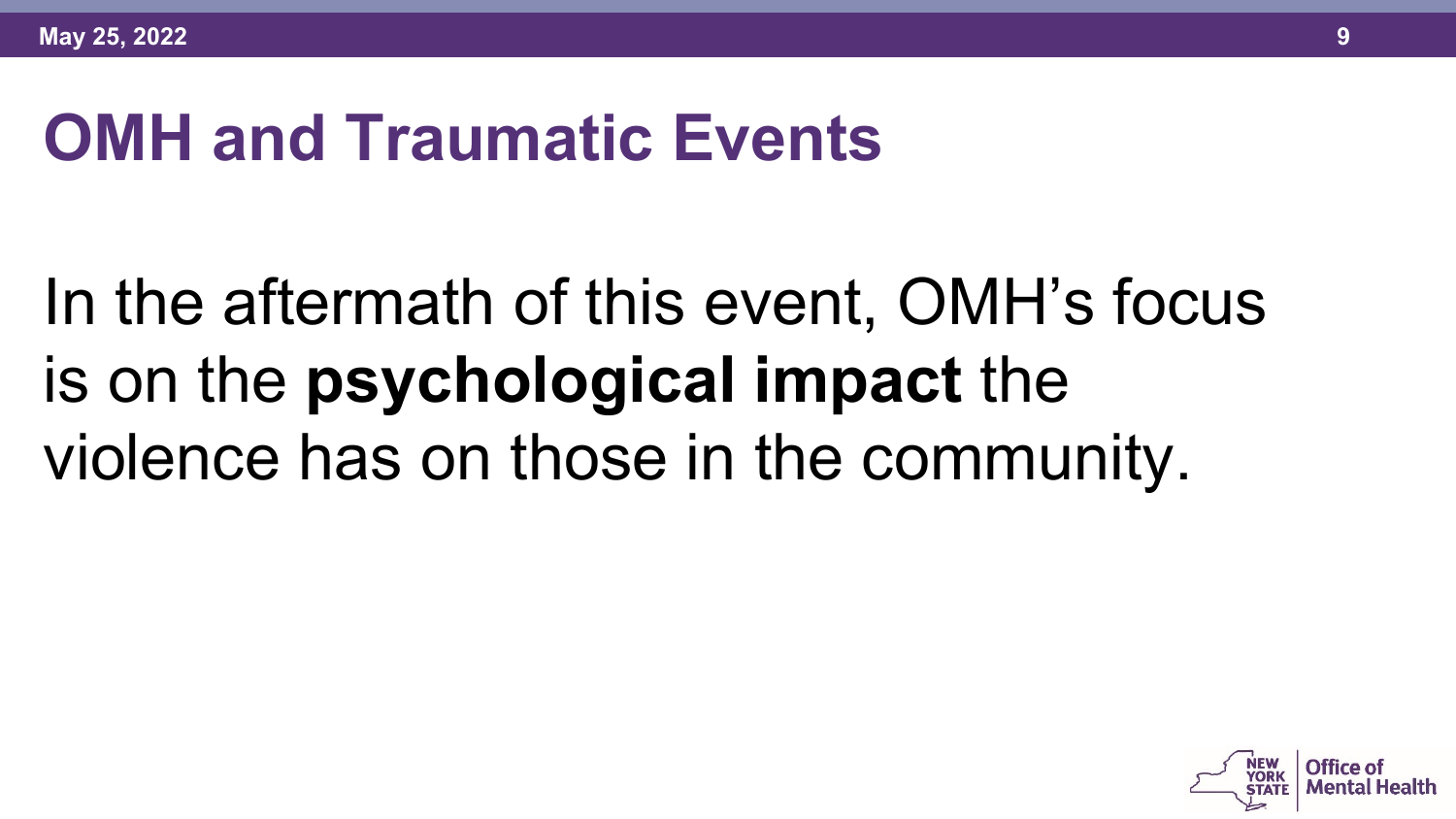# **OMH's Buffalo Response**

Provide mental health support to local, state, and federal partners including:

- County Departments of Mental Health
- NYS Office of Emergency Management
- US Department of Health and Human Services
- American Red Cross

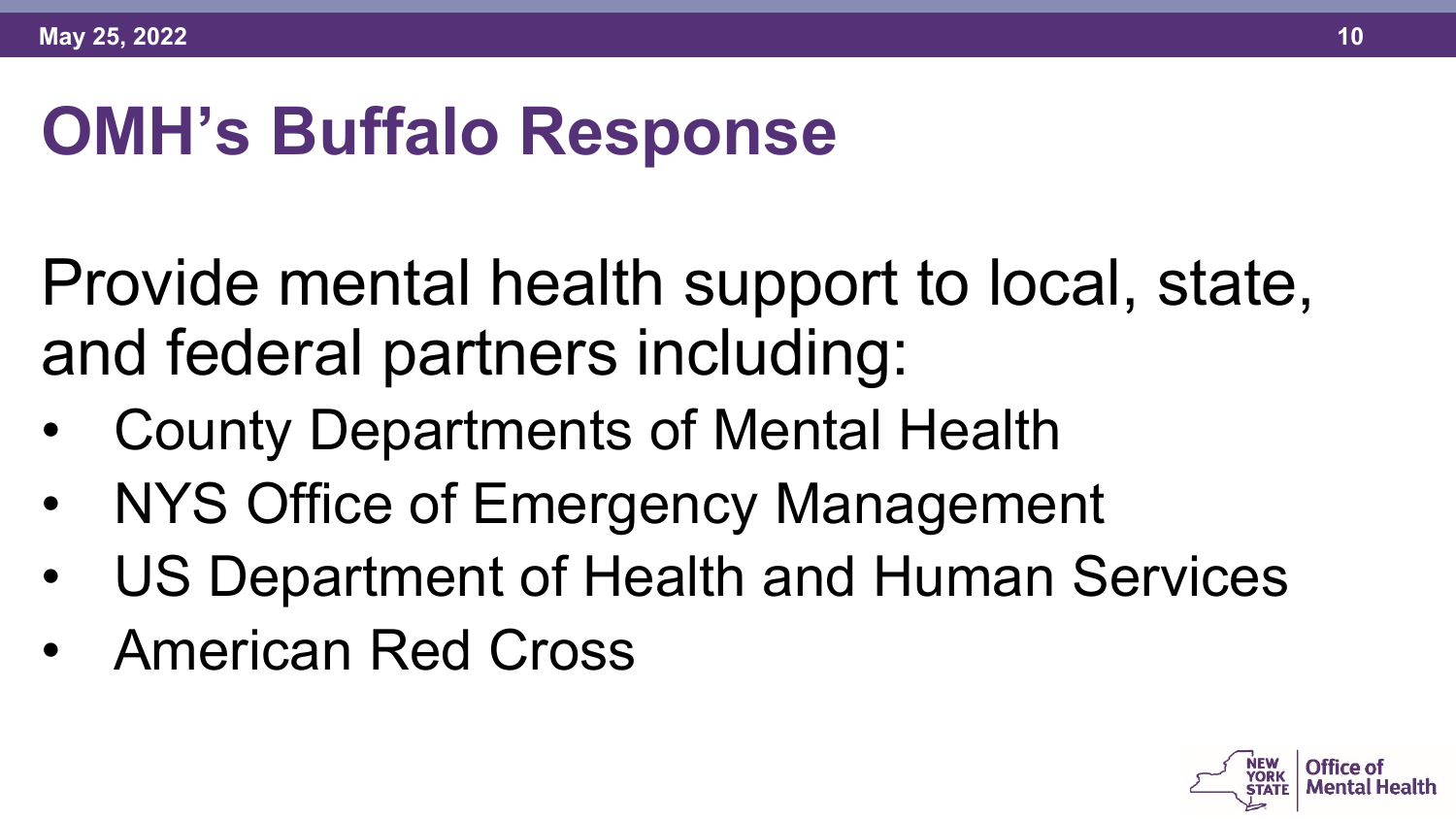# **Various Types of Support**

- Direct crisis counseling services to impacted communities.
- Development and distribution of information to individuals and organizations.
- Coordination of services to ensure coverage.
- Seeking financial resources to support on-going efforts.

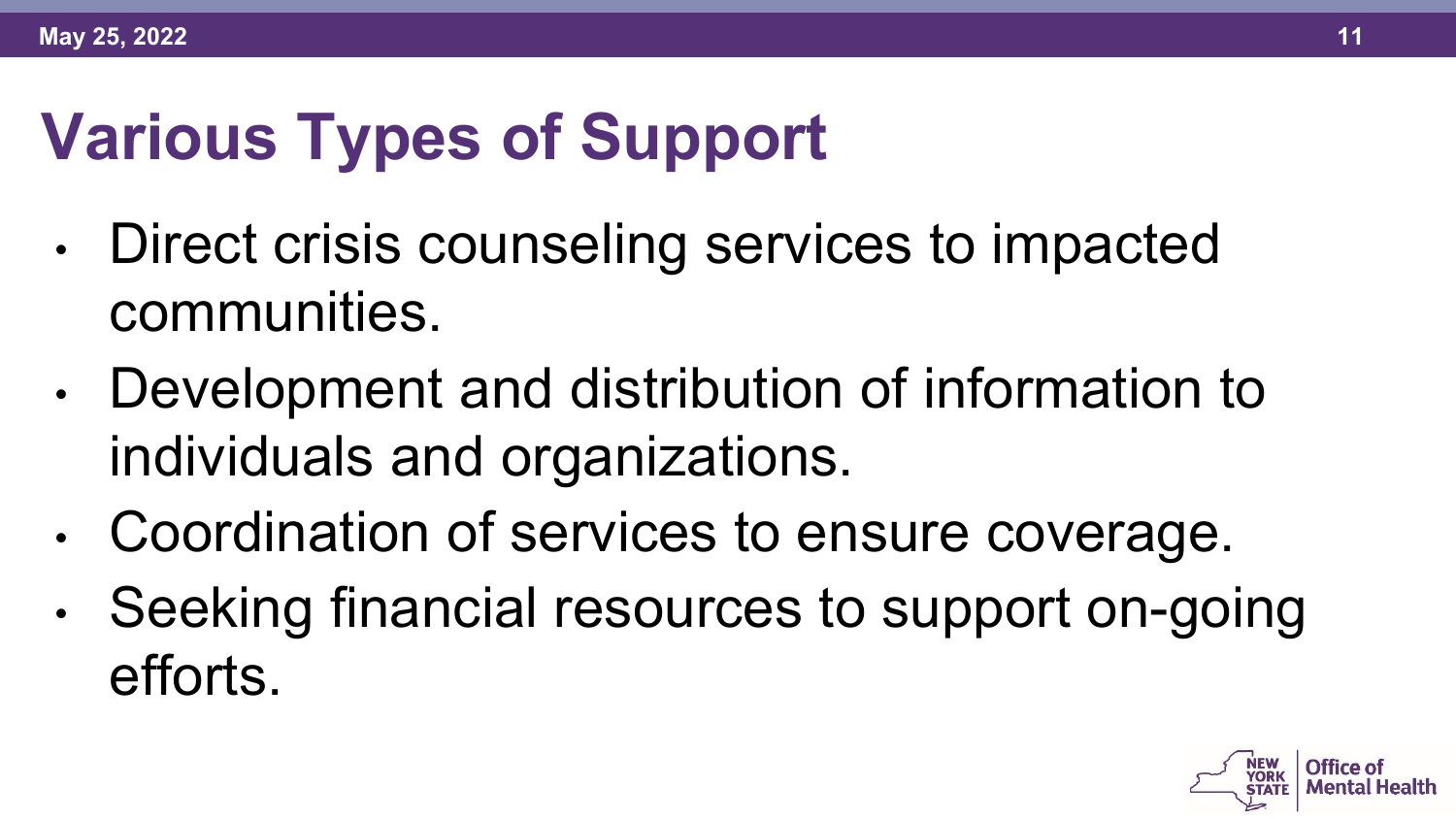# **OMH's Disaster Response Activities**

- Disaster Mental Health Counseling.
- NY Project Hope Crisis Counseling.
- Public Webinars and Training.
- Addressing both the immediate and longer-term needs of the communities impacted.

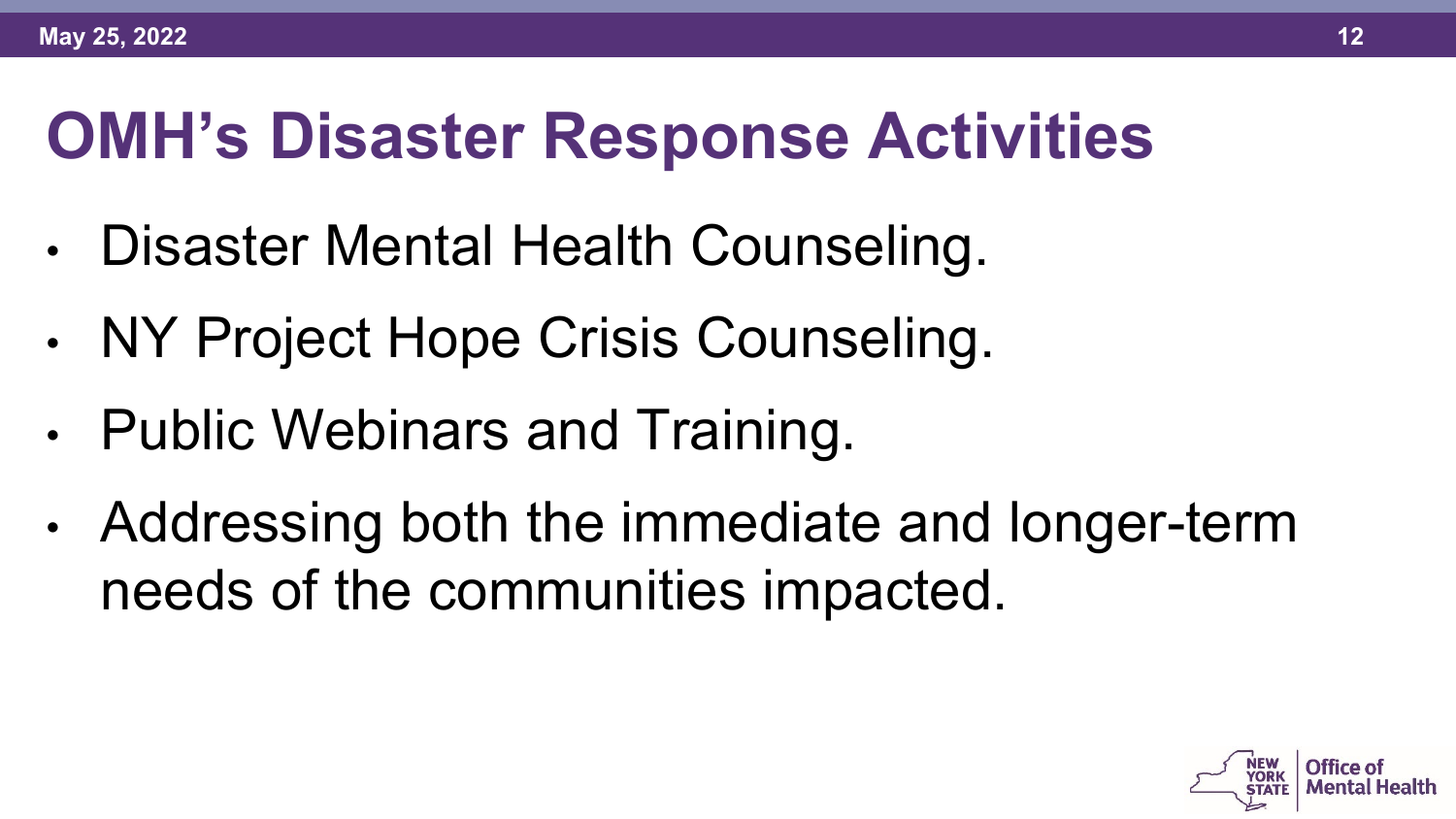# **NY Project Hope**

**NY Project Hope Emotional Support Helpline: 1-844-863-9314 or visit [nyprojecthope.org](https://nyprojecthope.org/)** New York has a free, confidential helpline as part of the FEMA response to COVID-19



A program of the NYS Office of Mental Health | Funded by the Federal Emergency Management Agenc



New York's free and confidential COVID-19 **Emotional Support Helpline** 8am - 10pm / 7 Days 1-844-863-9314 www.NYProjectHope.org

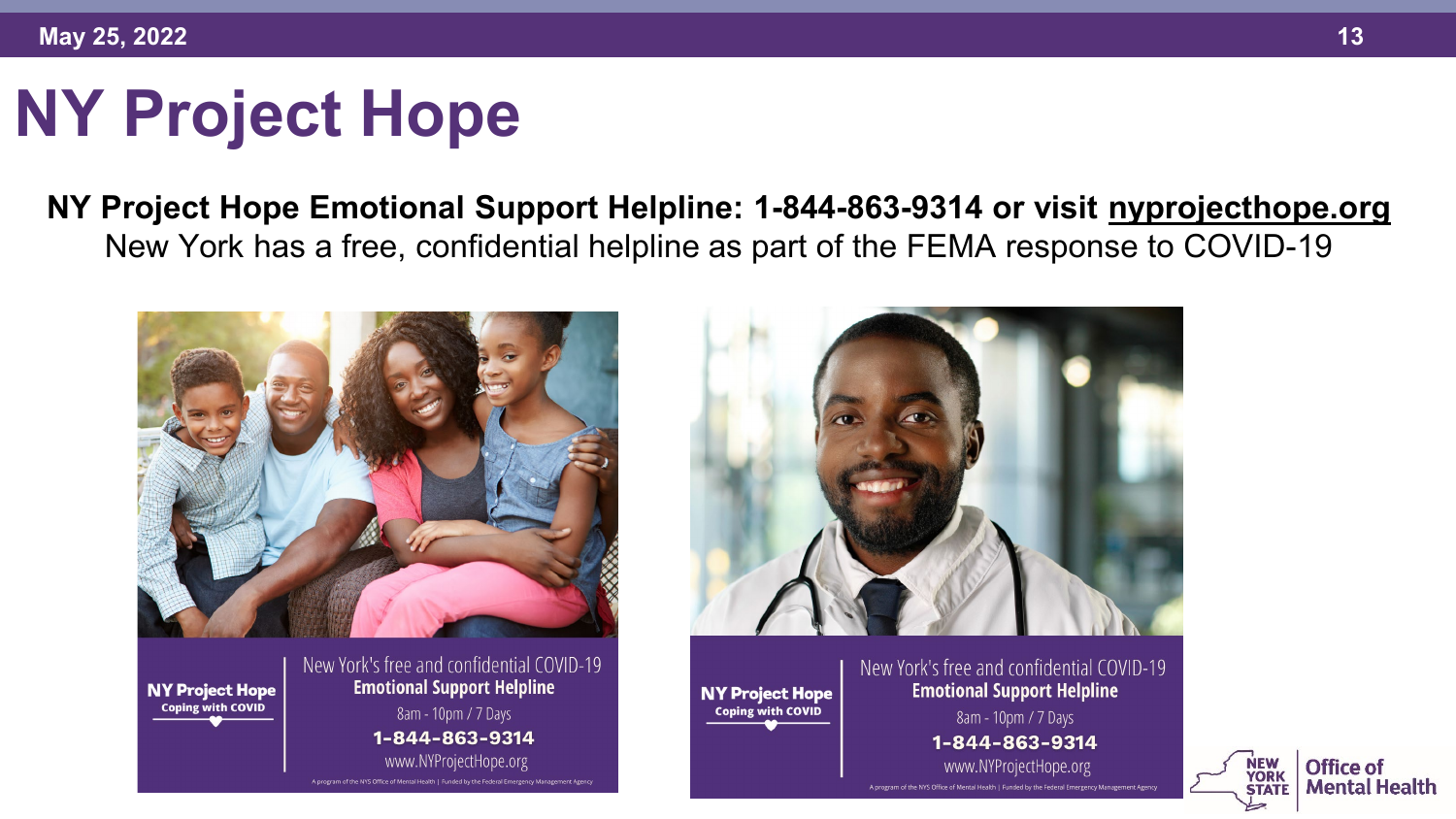## **Impact of Mass Violence**

- The impact of violence is widespread and to varying degrees affects victims, responders, and the community-at-large.
- Incidents of violence can result in more serious and longlasting psychological effects than other disasters.
- Mass violence is particularly hard to comprehend.
- The impact of multiple traumatic events can feel overwhelming, leading to hopelessness.

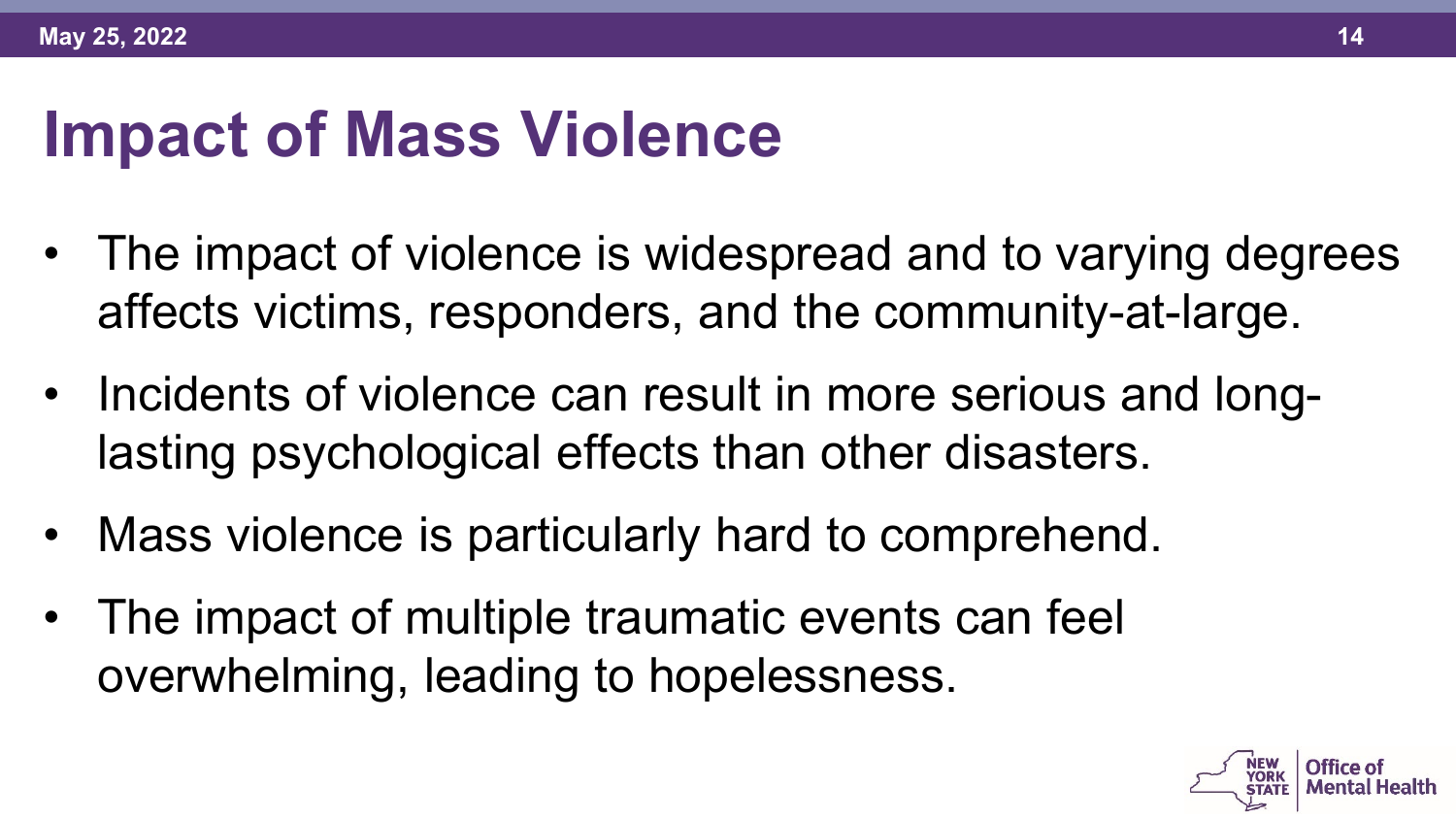### **Impact of Hate-Based Violence**

- Hate-based violence threatens or harms the victims, and also is intended to send a message to the entire community to which the victims belong.
- The traumatic effect is compounded for the group, in this case Black and African Americans, and related groups, in this case other racial, ethnic, and religious minority groups.
- Many impacted families and community members experience multiple losses at once.

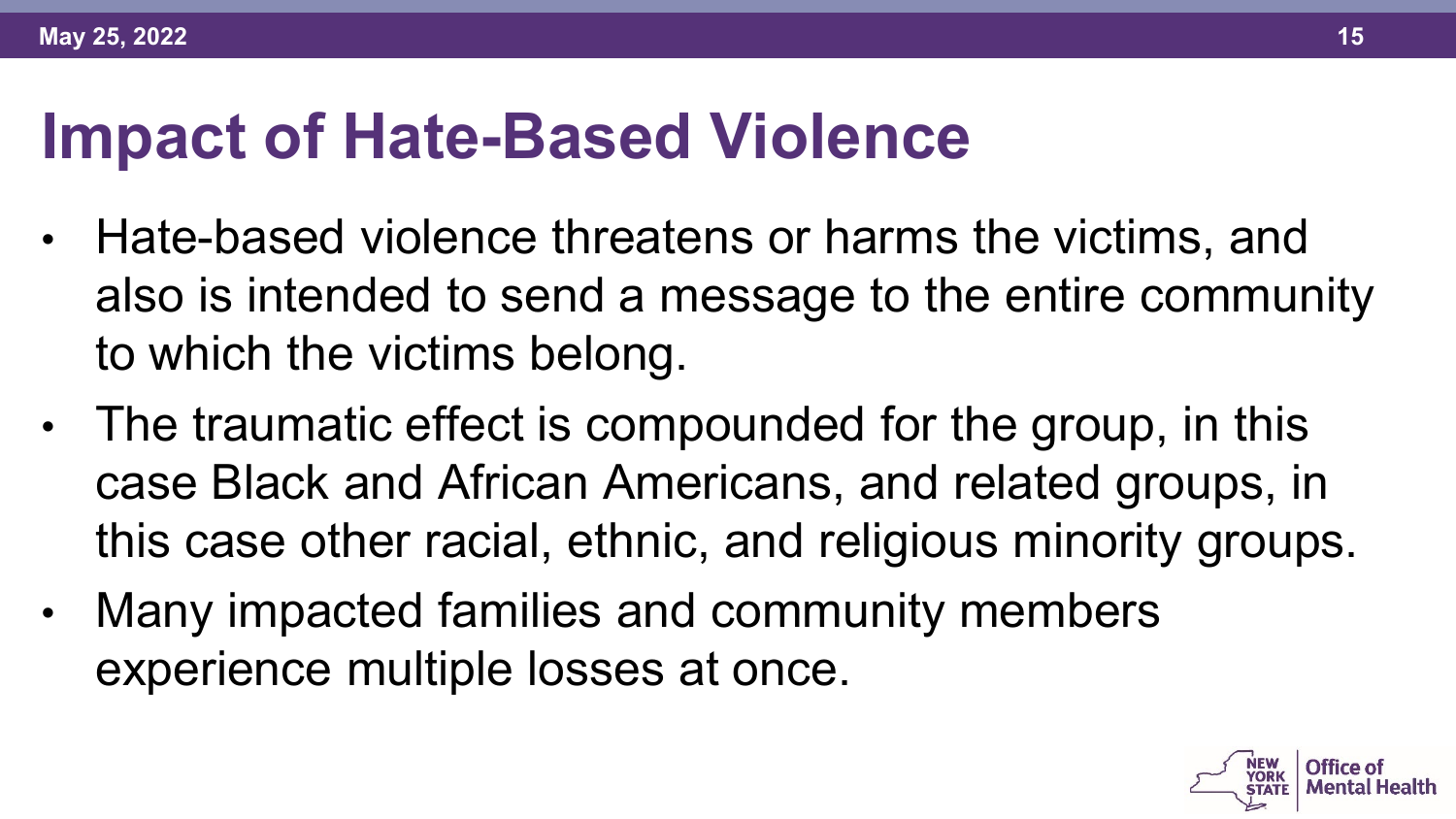#### **Hate-Based Violence and Racial Trauma**

- These effects are on top of racial trauma from individual and societal level bias and discrimination, which have impacts on mental and physical health.
- In the last few years, there have been disproportionate impacts of COVID-19, police-related violence, and economic losses in communities of color, particularly Black communities.
- These communities have higher barriers to accessing mental health treatment.

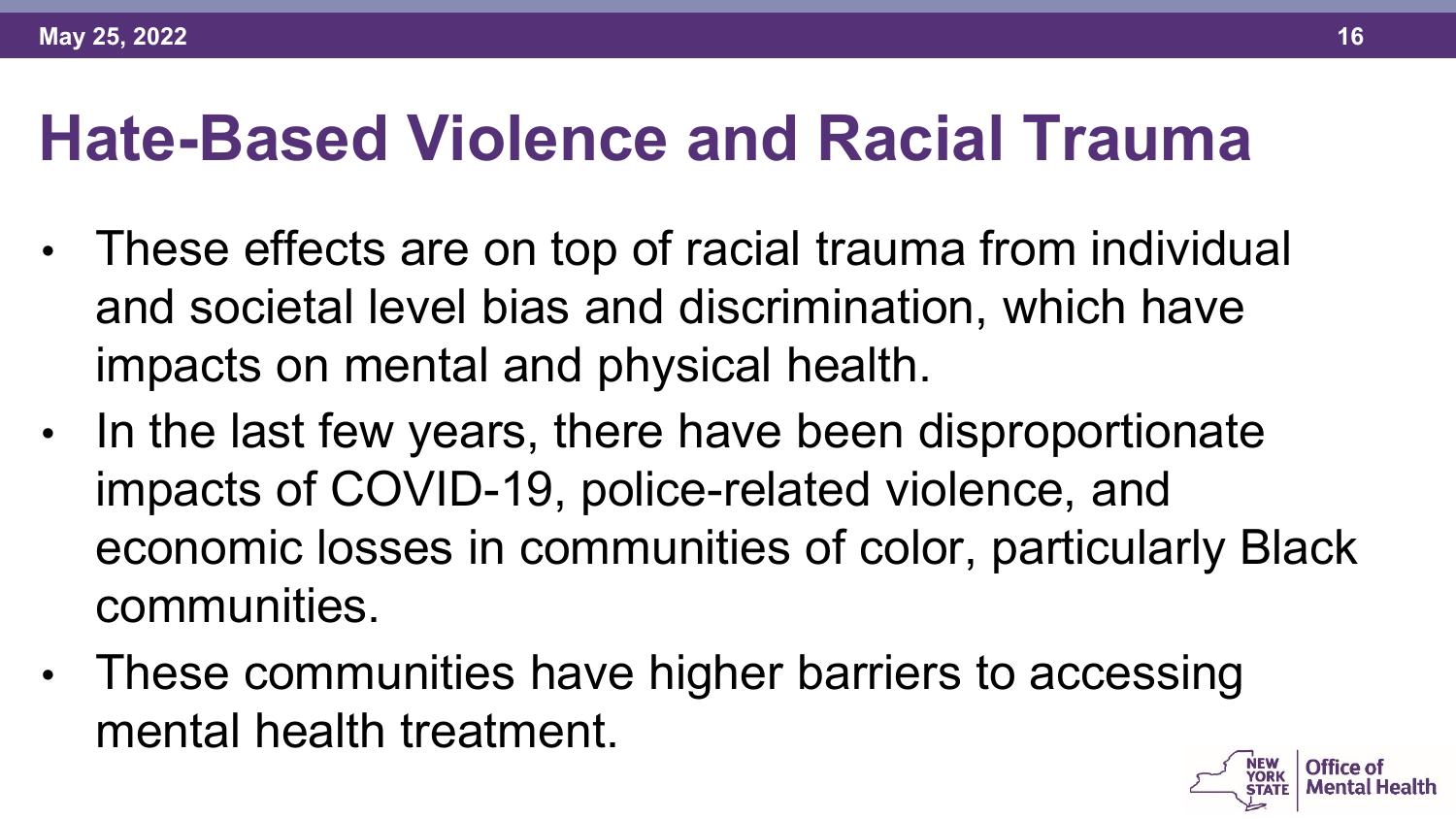# **Understanding the Impact**

- Everyone touched by the attack is affected in some way.
- Stress, anxiety, and grief, are common reactions to uncommon situations.
- Responses are varied and individual; you may be surprised at your own reaction.
- Reactions change over time.

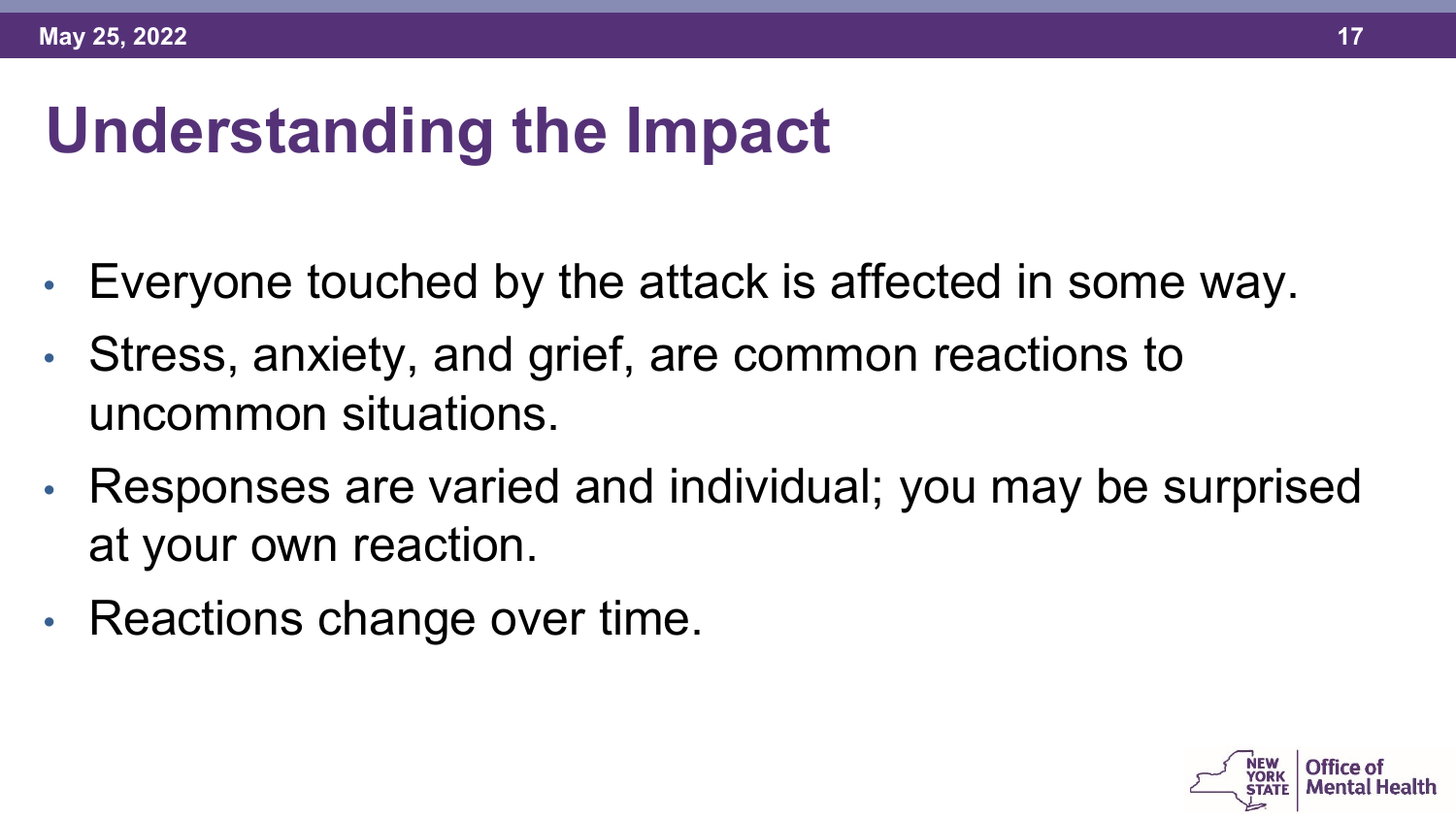

- If you feel intense or overwhelming emotions, that is normal and does not mean you will feel this way forever.
- Most people feel better and safer over time with support and coping skills.
- It is important to watch out for yourself and for others so that you can get additional help if needed.

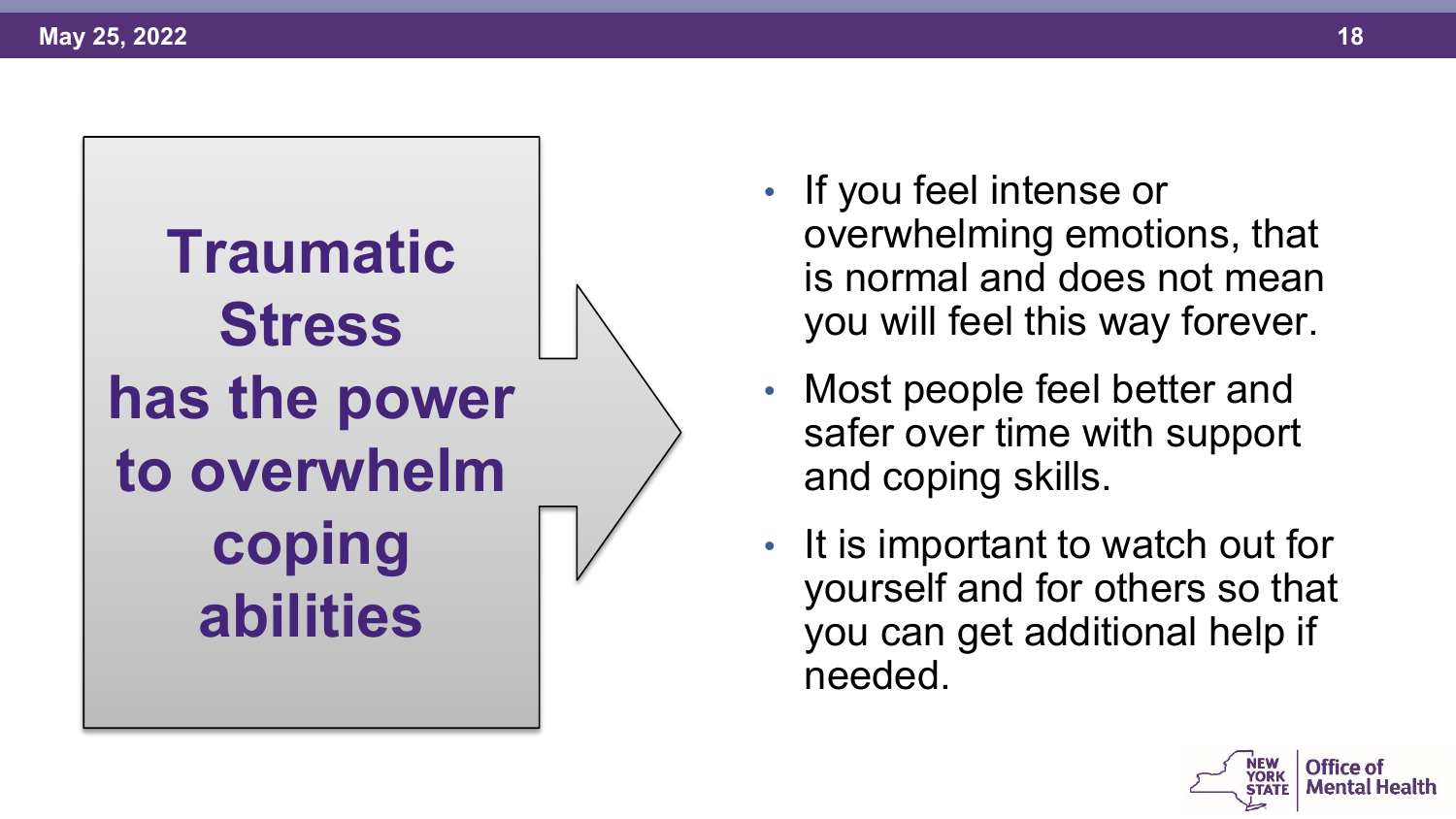# **Collective Grief and Trauma in the Black Community**

- Individual loss and grief is in the context of collective, unceasing grief
- Collective grief is in the historical context of enslavement, structural inequality, historical and ongoing racial violence, and staggering loss
- Multiple losses have psychological and physical health effects

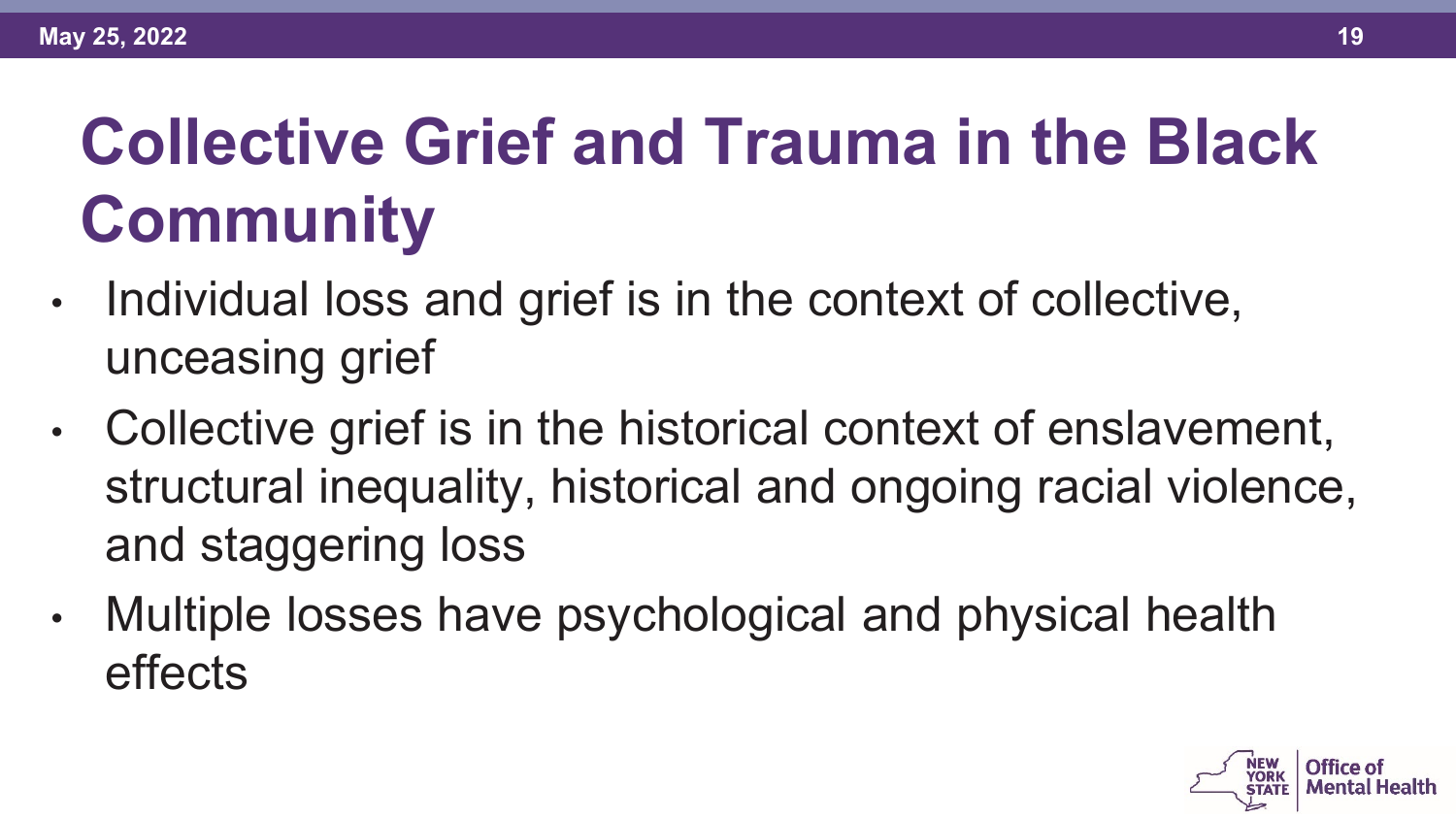#### **Coping with Racism and Racial Trauma**

If you're experiencing racism, it is not your responsibility to flght against it or battle the systems that support its structure. But it is important to learn how to cope with its effects. Self-care and self-love can be healing and anti-racist acts.



Find a role model or mentor. This connection can be a powerful part of coping.

Talk about your experiences. People who don't acknowledge the racial discrimination they've experienced are often at higher risk for mental health struggles.

Name what you are feeling as you feel it. When your emotions are a reaction to racism, label the connection. It can be empowering and validating.

**Remind yourself that taking** time to pause can improve your health. Rest is an act of self-care and healing.



**Connect with others who understand** what you experience and can provide social support. Peer interaction is one of the most effective ways to cope. This connection could be with a friend, family member, or a mental health professional.

Identify your specific triggers (places, people, or situations) and think about how to cope with them. Role-playing how to react may help with anxiety and help you process the trauma.



Consider getting involved in activism and problem-solving. It can help boost your sense of control, confidence and contribution. It can also help connect you to others who can validate and support you.

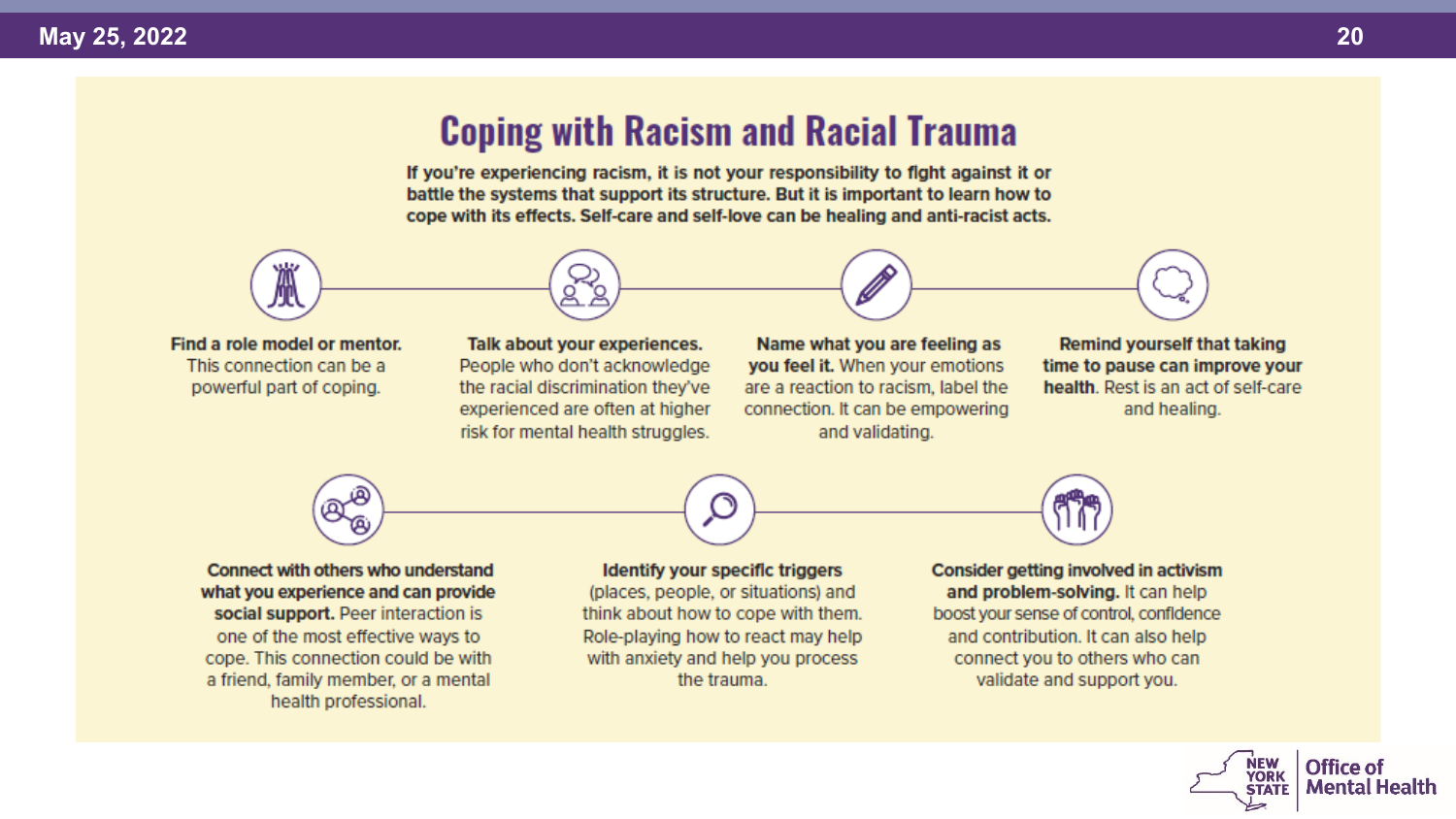# **Reactions to Trauma**

- **Emotional,** such as crying or despair.
- **Behavioral**, such as withdrawing, engaging in conflict, using more substances.
- **Physical**, such as fatigue or pain.

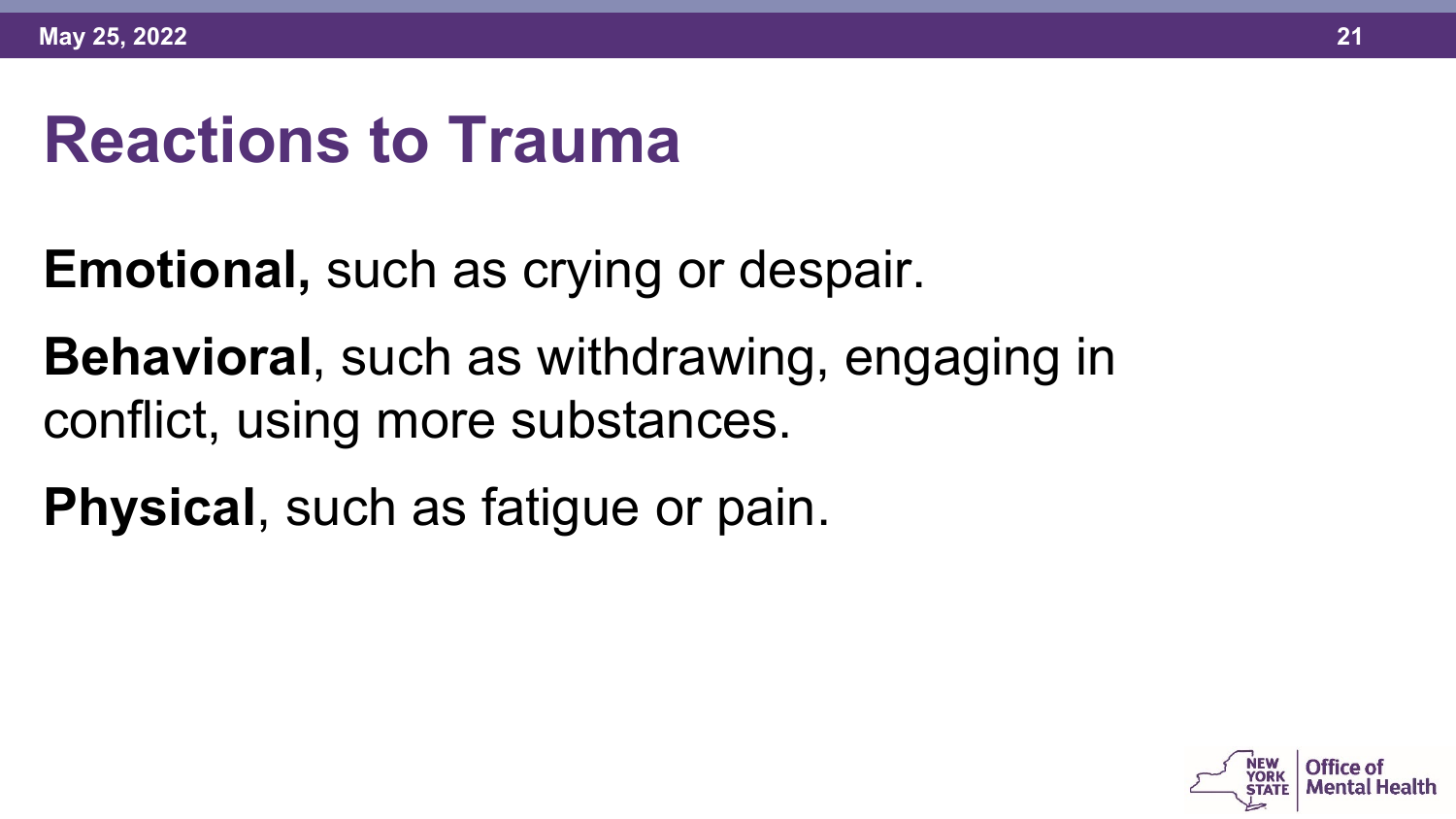# **Reactions to Trauma**

**Cognitive**, such as forgetfulness or ability to focus. **Spiritual**, such as feelings of hope or hopelessness.

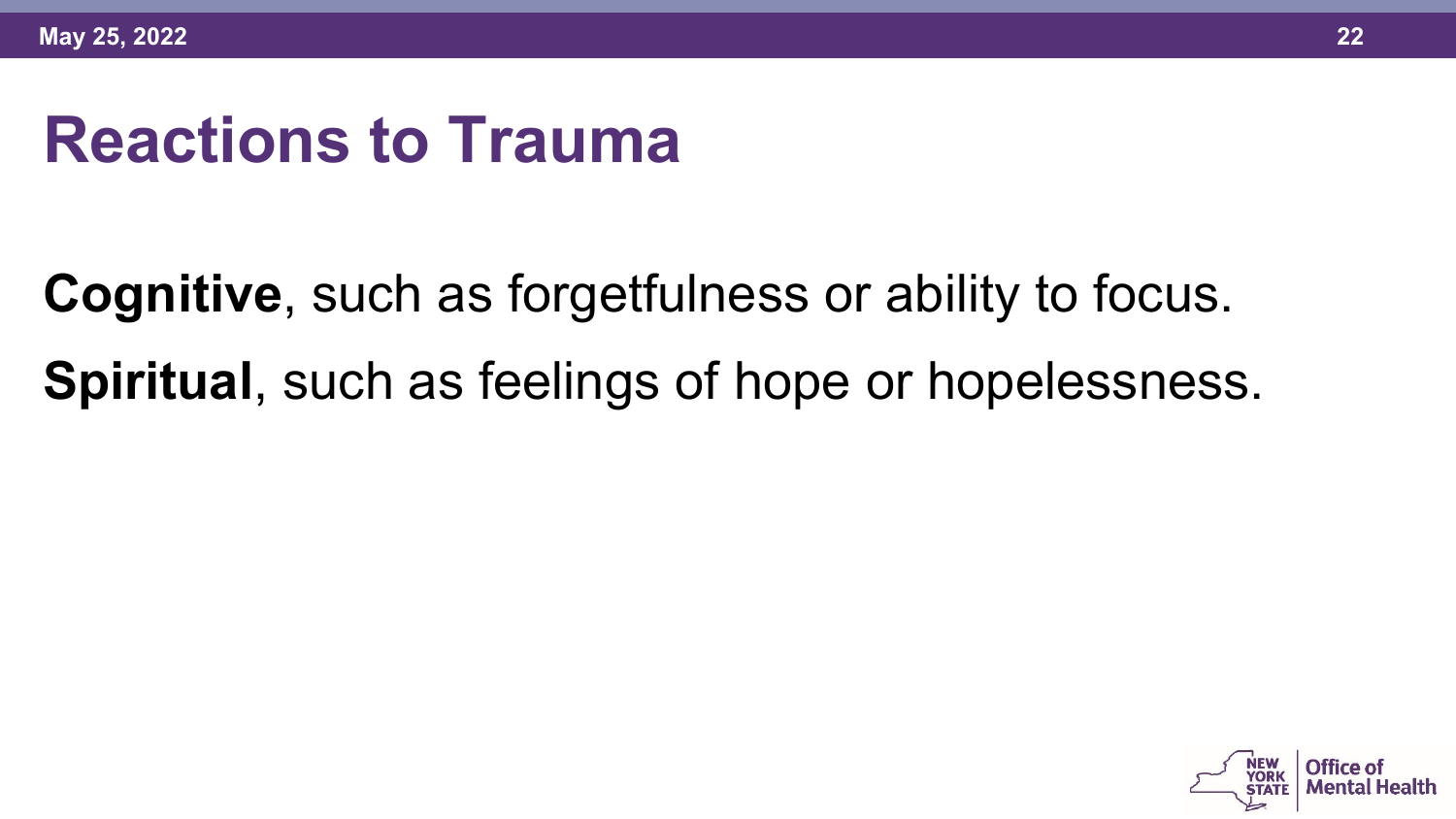# **Feeling Afraid or Unsafe**

- Mass violence is shocking and can make you fear for your safety.
- Fear and not feeling safe are common reactions after mass violence. If people were killed at places you go, doing things you do, it is normal to feel scared and unsafe.
- Fears for yourself and your loved ones who are BIPOC (Black, Indigenous, People of Color) and religious minorities are heightened.

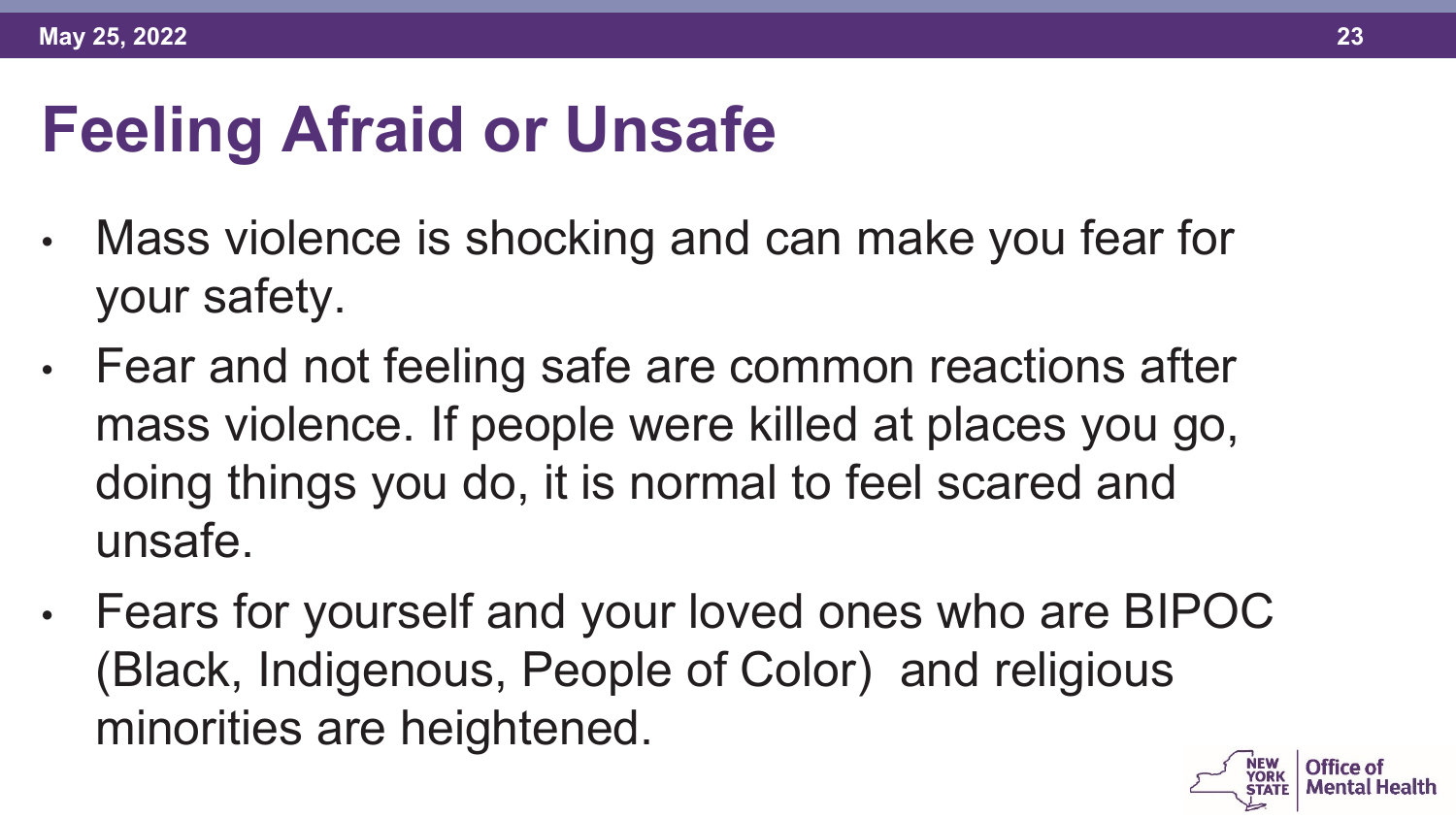### **Typical Reactions of Children**

- Behavioral challenges, like tantrums, fighting, or arguing.
- Regressions, such as setbacks in sleeping and toileting.
- Reacting physically such as stomachaches and headaches.
- Anxiety, difficulty separating, avoiding situation or fearful to go outside.
- Violence in play or story.
- Fears about sounds or sights.

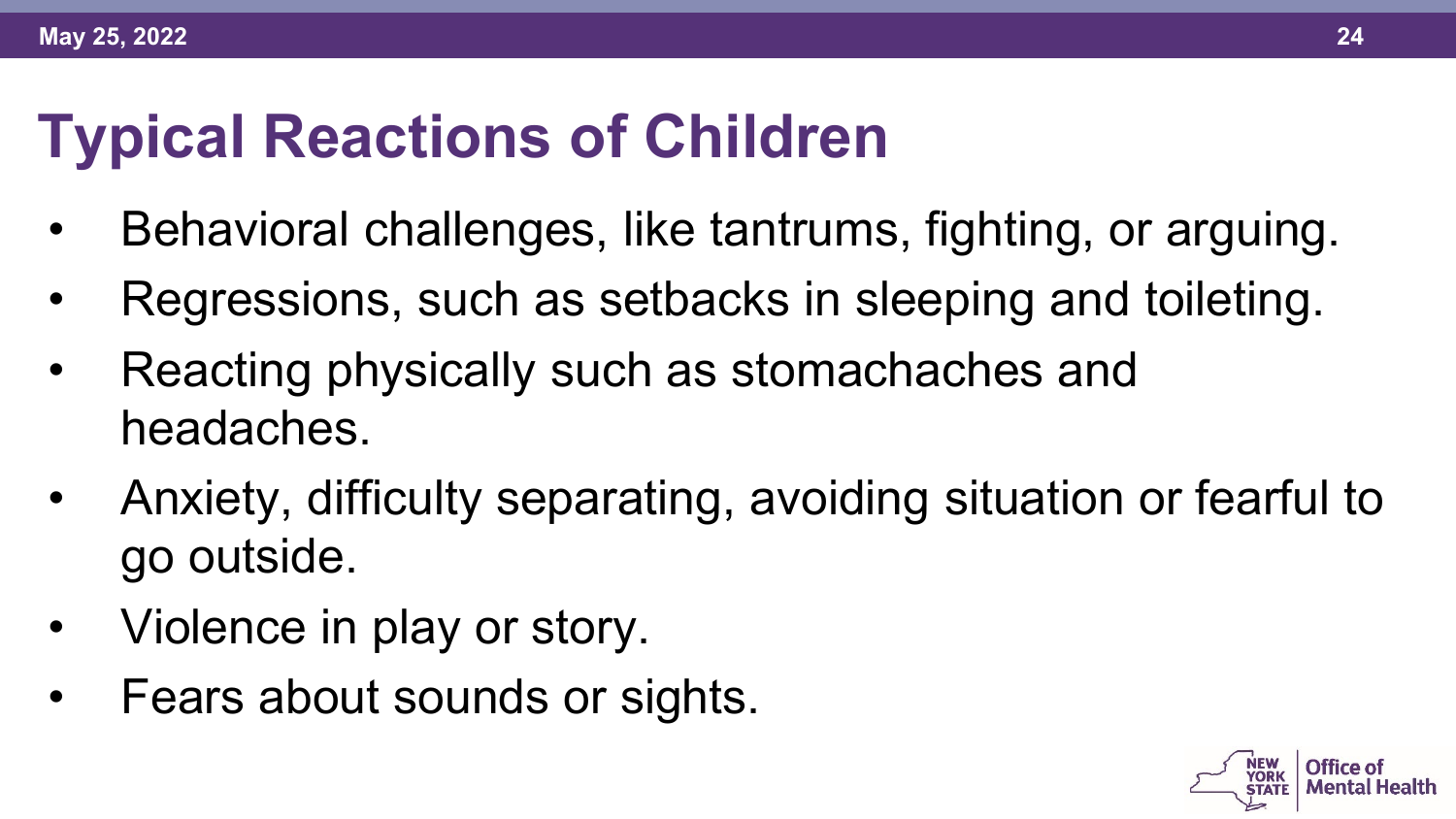#### **Typical Reactions of Adolescents**

- Feeling sad, scared, confused, numb, hopeless, guilty, or that life is meaningless.
- Change in sleeping and eating.
- Difficulty concentrating on schoolwork.
- Intense engagement with social media, gaming, even while sometimes engaging less outside technology.
- Serious unsafe behaviors like self-harm and using substances.

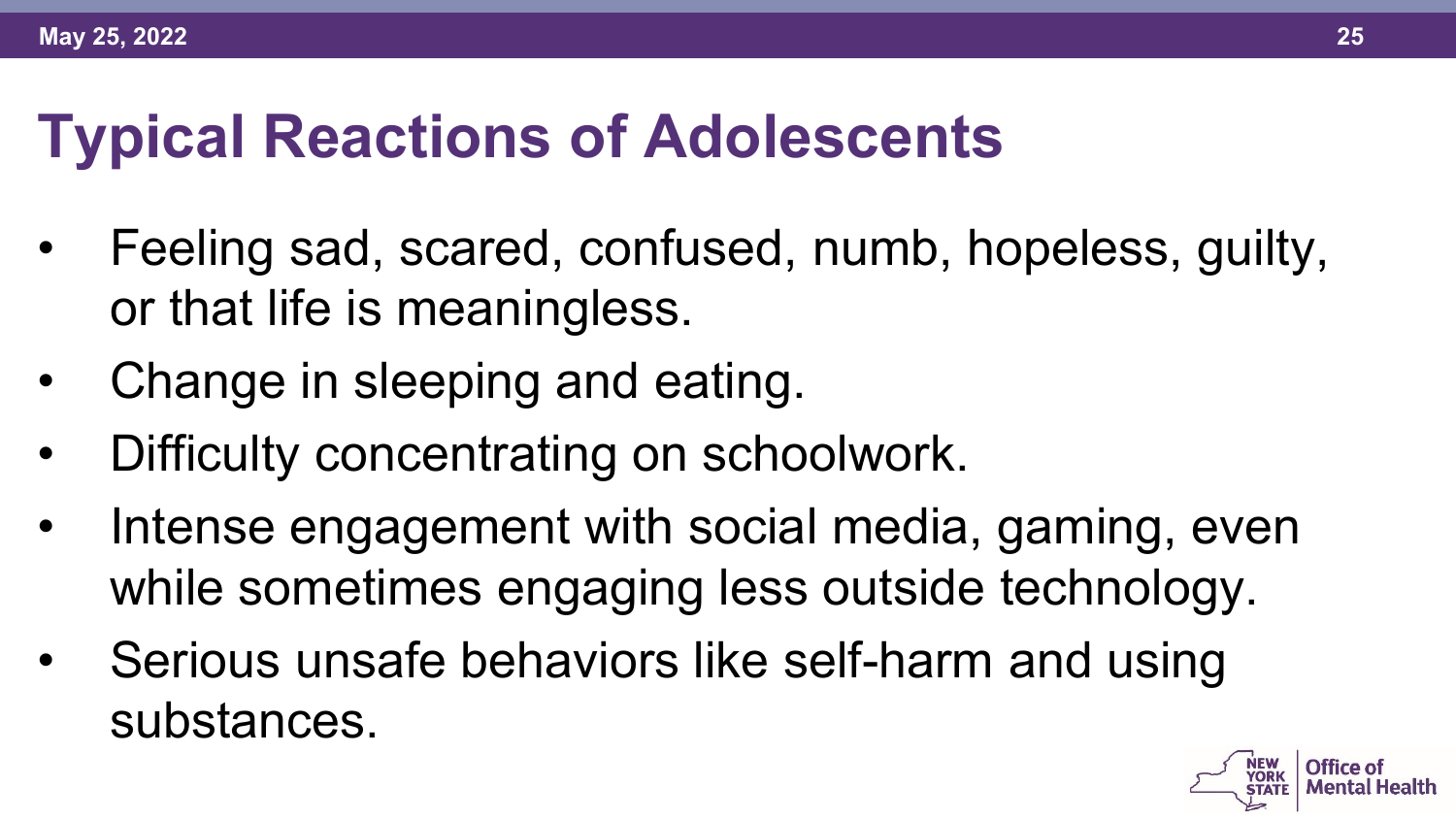# **Coping Tools: Don't Underestimate the Basics**

- Eat well and stay hydrated
- Physical activity
- Bathe, dress, comb hair
- Sleep well and in a routine
- Purposeful activity
- Time outside
- Time to check in with yourself
- Down time

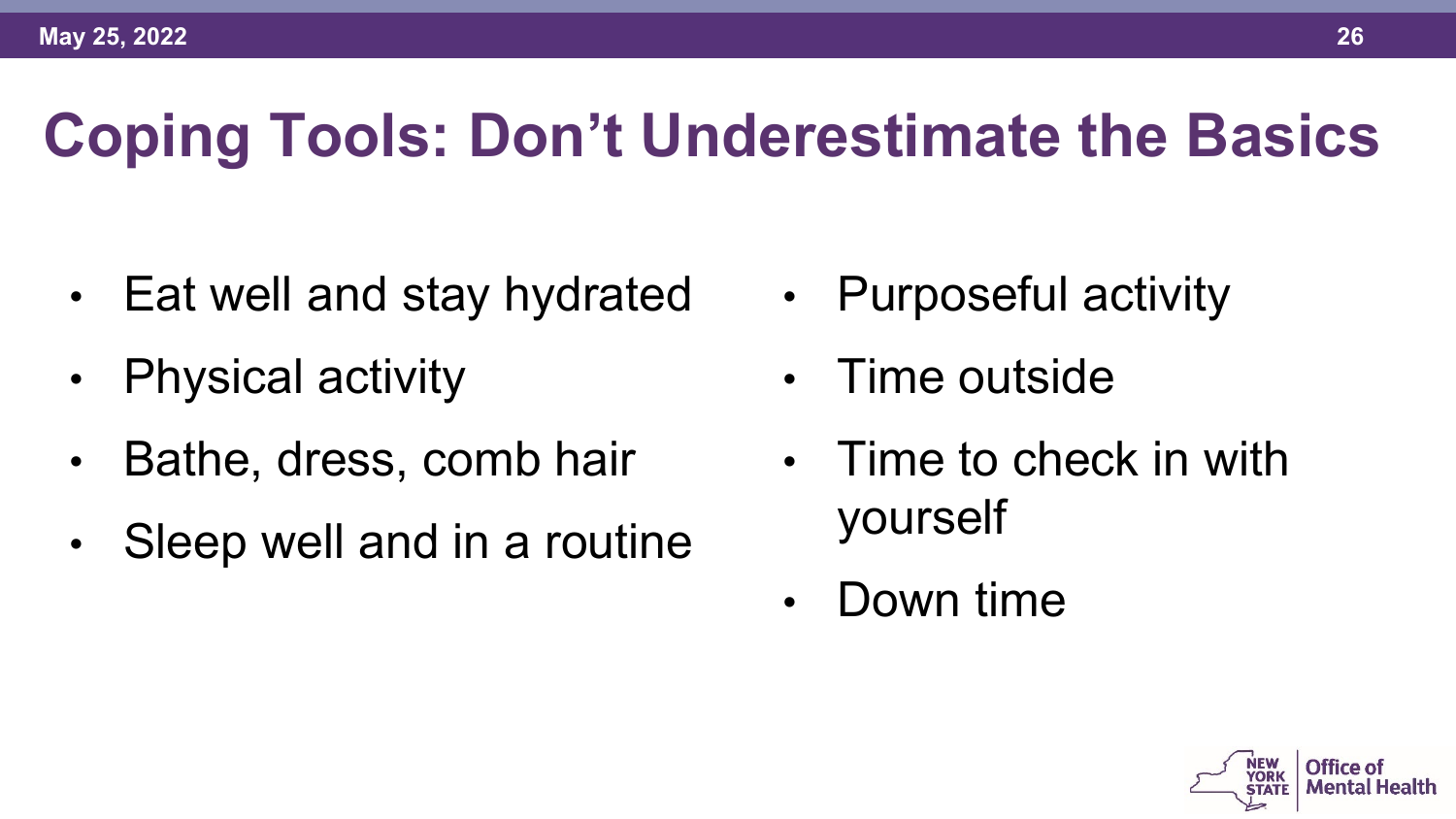# **at a Time 2020 Positive Take One Thing**

- For people under stress, an ordinary workload can sometimes seem unbearable.
- Pick one urgent task and work on it. Once you accomplish that task, choose the next one.
- "Checking off" tasks will give you a sense of accomplishment and make things feel less overwhelming.

# **Do Something**

- Give blood, prepare "care packages", donate, write letters, participate in advocacy, volunteer.
- Helping other people can give you a sense of purpose in a situation that feels 'out of your control."

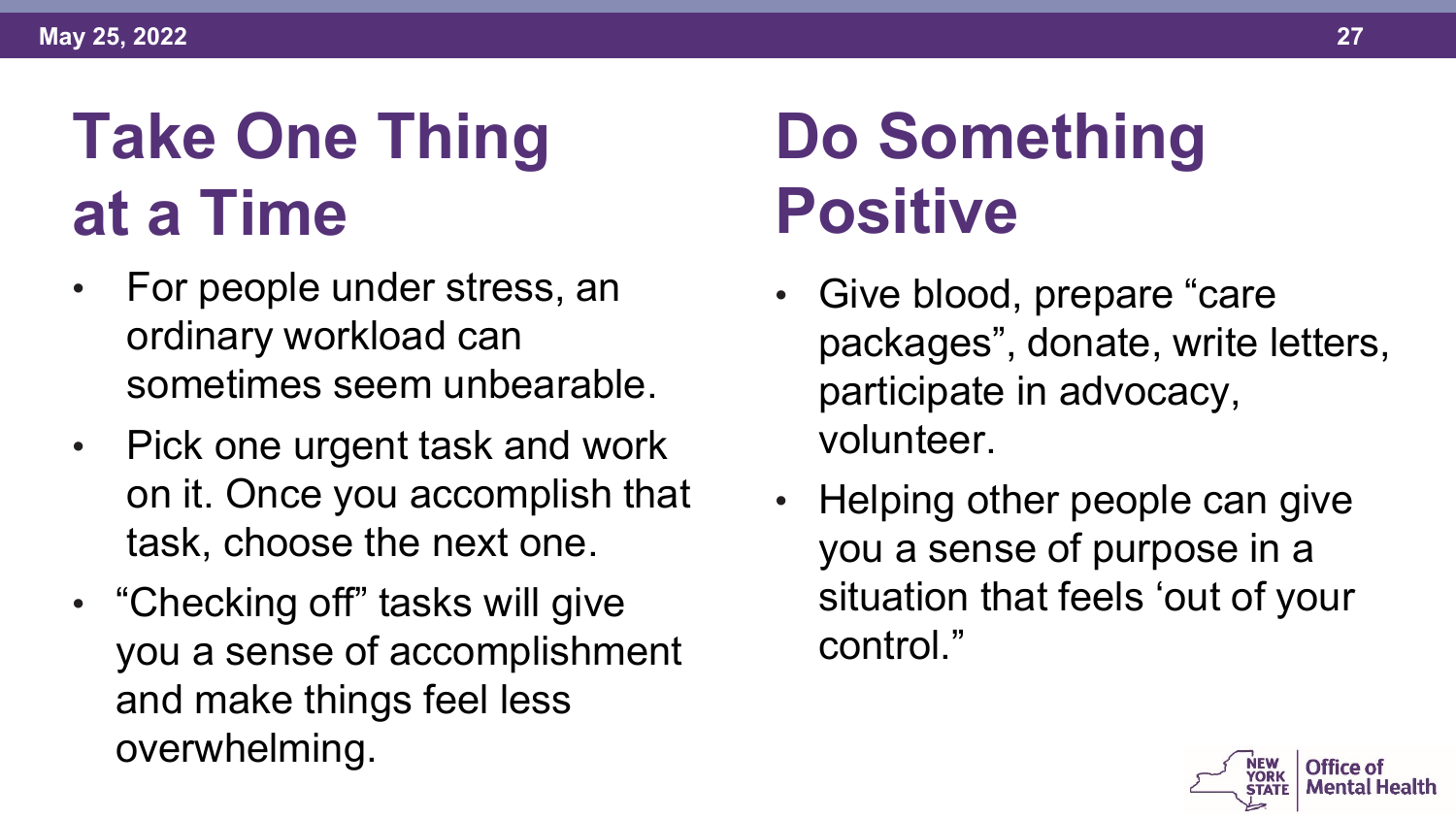# **Media Exposure Enjoy Limit Media and Social**

- After mass violence, media and social media coverage is constant. You may be tempted to stay glued to your phone, but this can cause even more distress.
- Try to disconnect from the news and social media at least for several hours every day. If watching TV or being on your phone helps you to cope, turn on a movie, watch a channel that doesn't have news alerts, or play a game.

# **Find Things to**

- It's okay to disengage from tragedy. Give yourself permission to have fun and to laugh.
- Consider doing something you really enjoy every day such as going for a walk, writing/journaling, creating art, listening to music, being with family or friends, spending time with your pets, or engaging in other relaxing activities.

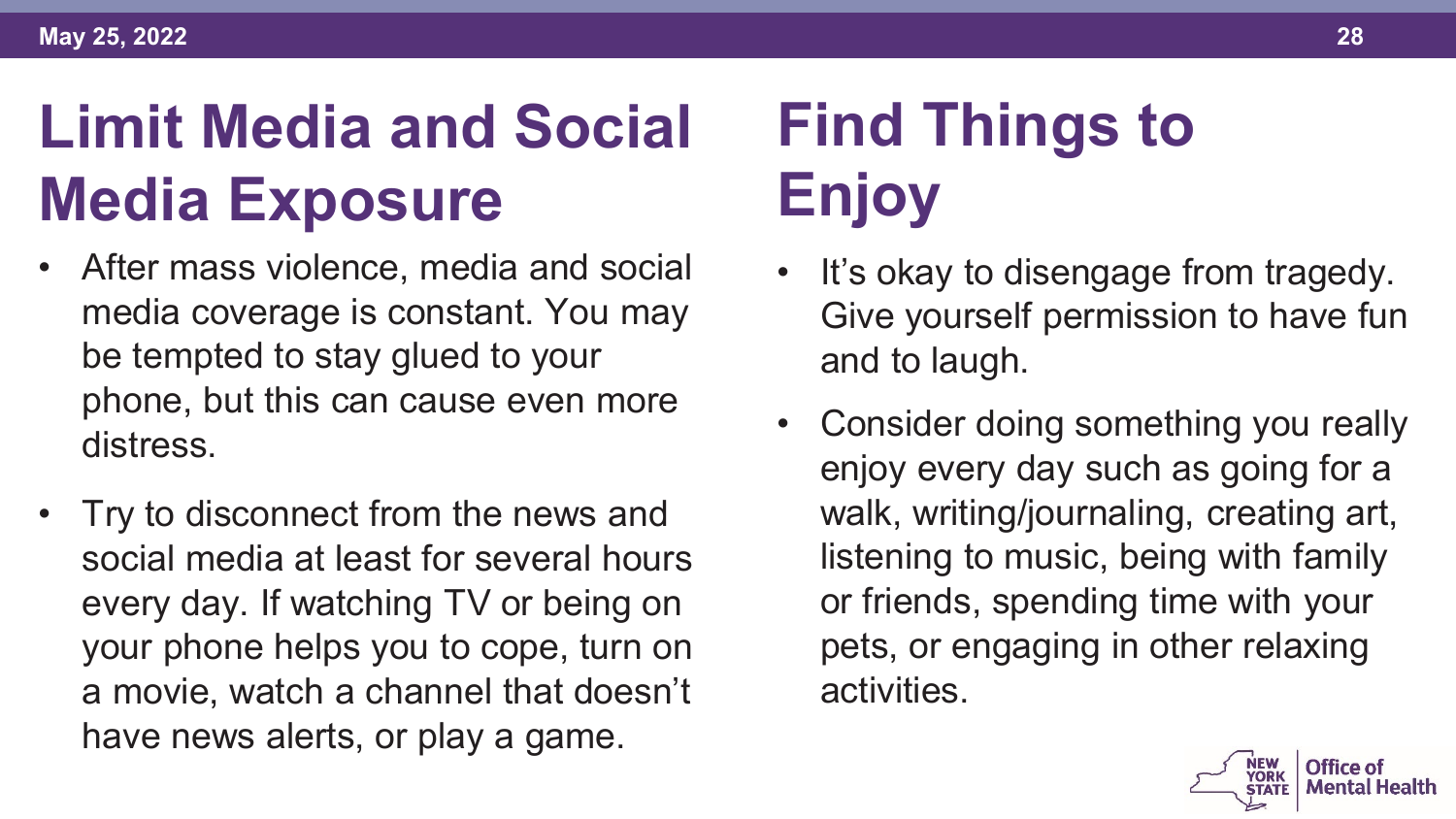# **Coping by Connecting**

- Find ways to connect with your family, friends, and other people who make you feel more relaxed. By talking with others about the event, you can relieve stress and realize that others share your feelings.
- Don't cut yourself off from loved ones. Find a way to help others through volunteering, or other community activities. Finding ways to connect with others often leads to feeling better.
- Be compassionate with yourself and be gentle with your expectations for yourself.
- Ask for support if you need a break. If you are worried about how someone is coping, check in with them, and let them know you care. Check in with people who may be affected, including BIPOC friends and loved ones.

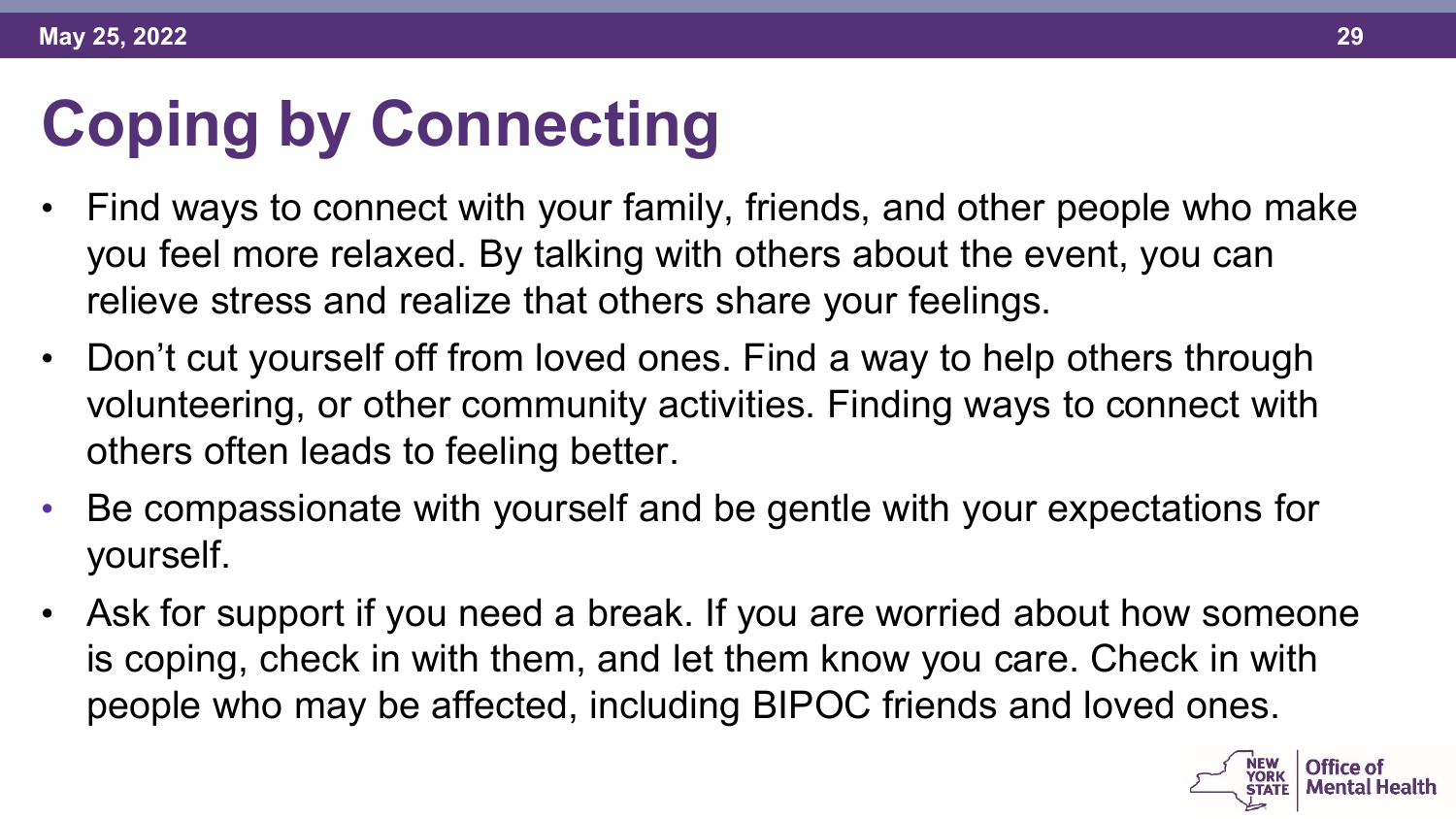# **Helping Children and Youth Cope**

- Talk to your children. Ask them what they know. Avoid pushing if they are not ready and keep offering.
- Normalize feelings of anxiety, stress, guilt, sadness, fear, etc.
- Understand that BIPOC children may have different and more intense reactions.
- Promote your children's coping skills.
- Keep routines and expectations going. Provide some extra check-ins.

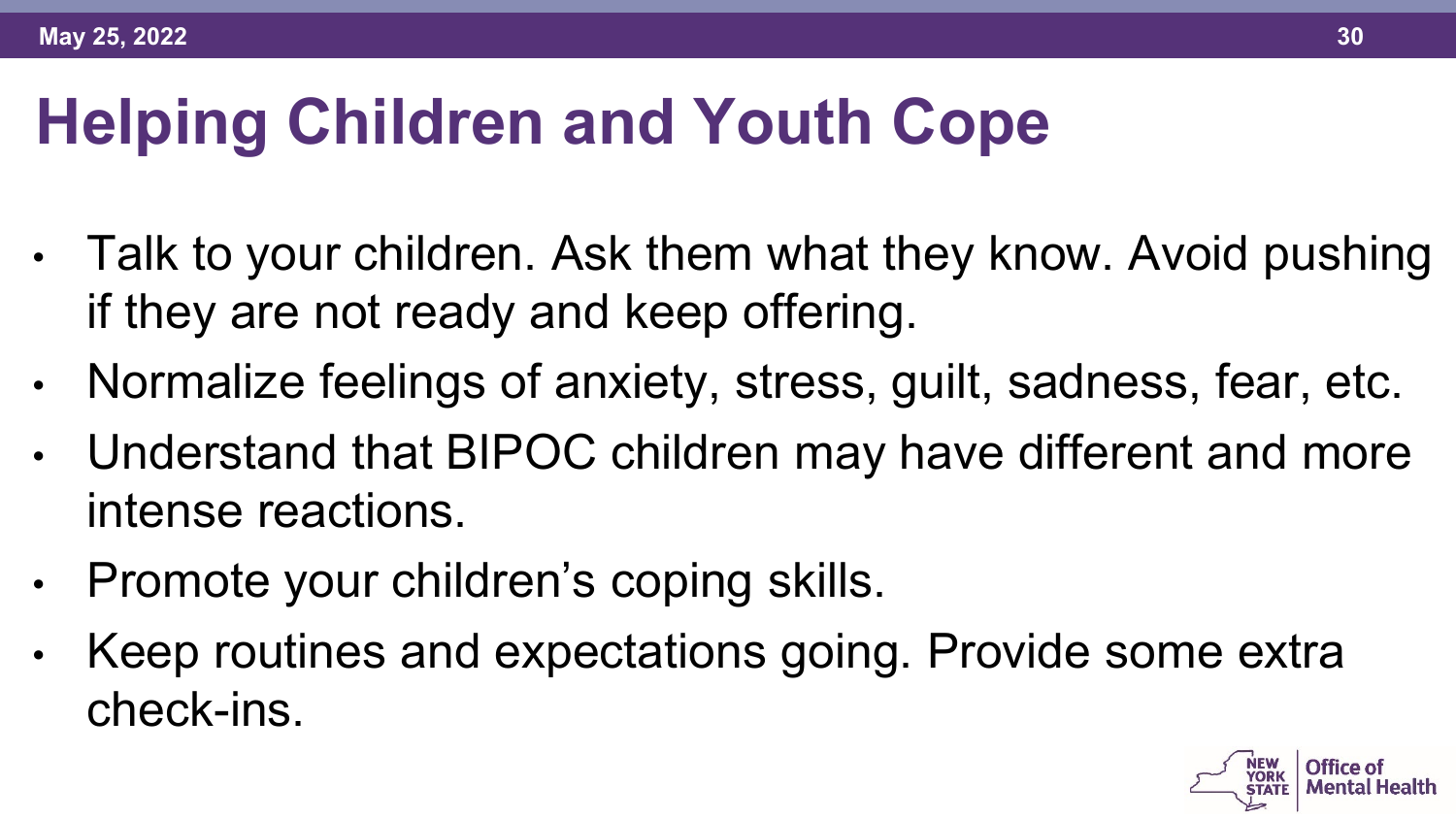# **Helping Children and Youth Cope**

- Bring in your network to support you and your children.
- Address dangerous behaviors. Help adolescents understand that dangerous behaviors can sometimes be a way to express difficult feelings and help identify alternatives.
- Limit media and social media use as possible.
- Seek support for yourself and your child as needed.

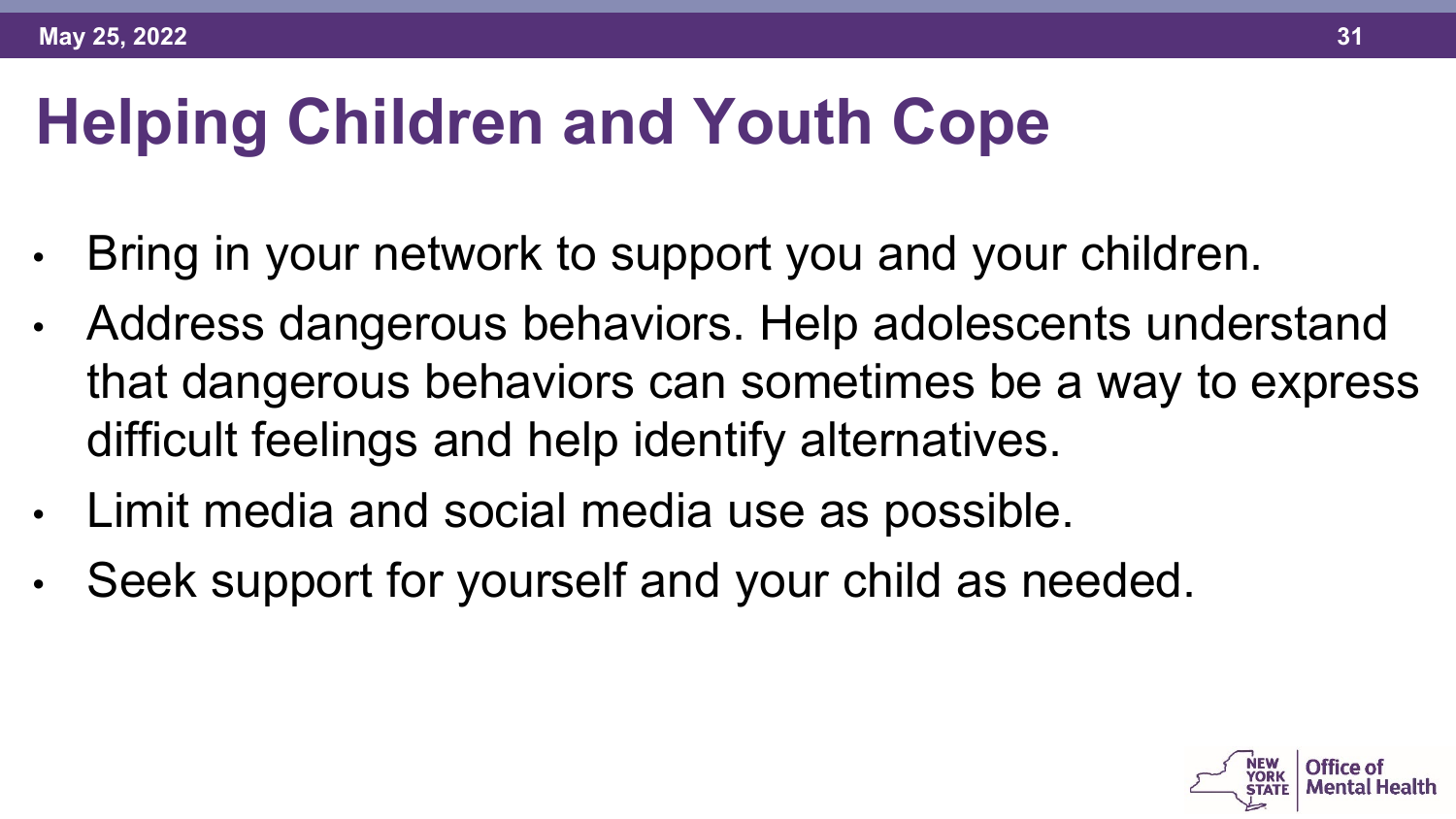# **Supporting Communities Early**

❖ *Traditional mental health intervenes here addressing what people tell themselves for the rest of their lives.*

> Immediate reactions

Distressing event

❖ *Early interventions can mitigate need for long-term care by addressing immediate reactions to distressing event.* 

**Meaning** 

of event

to person

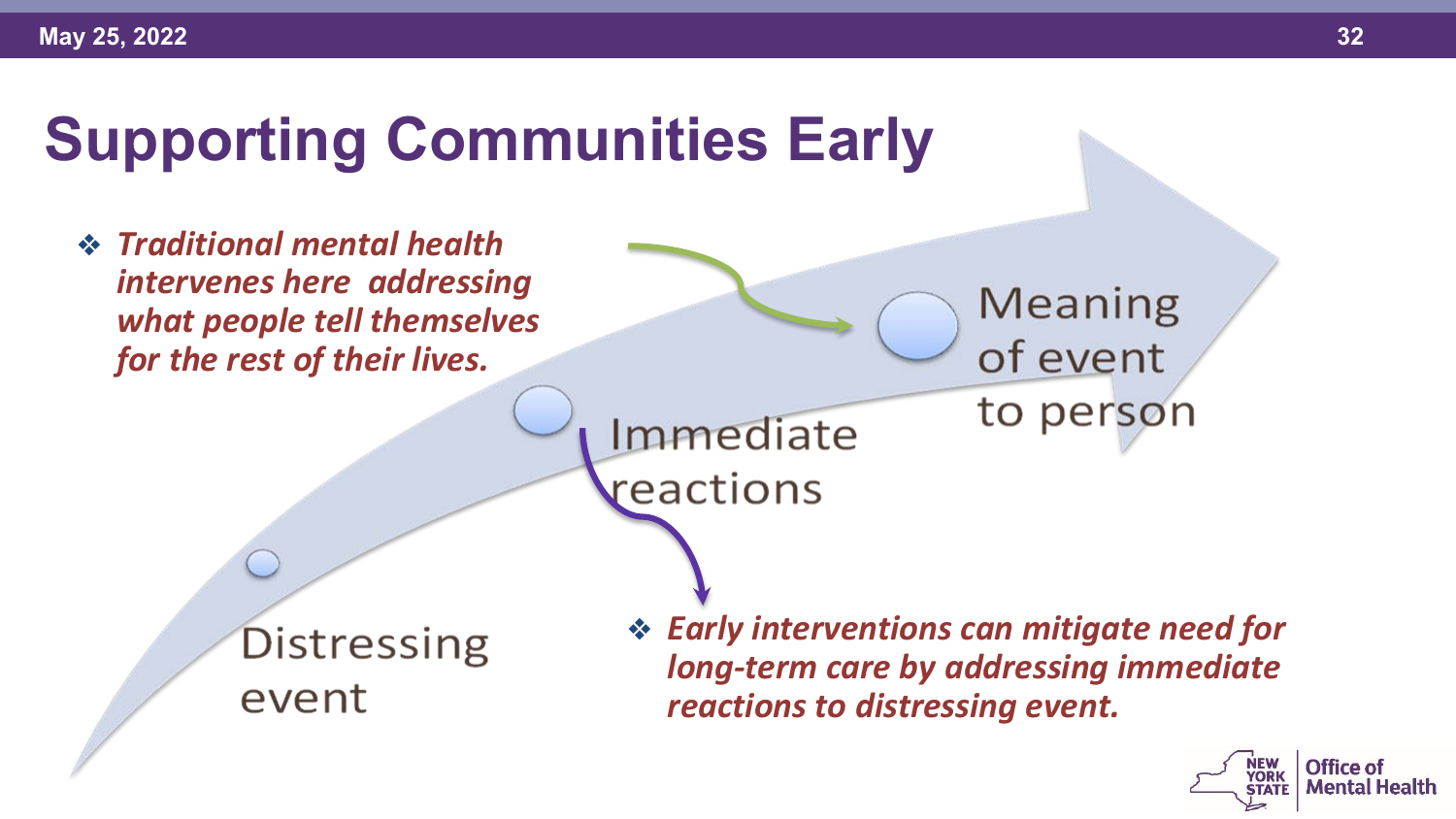# **Psychological First Aid Principles**

- **A sense of safety -** physical safety, protection from continued stress.
- **Calming -** calming the body.
- **A sense of self and community efficacy -** reminding people of their strengths and resources and their knowledge about what they need.
- **Connectedness -** helping people tap into their social support.
- **Hope -** normalizing reactions, reminding people of how they have coped in the past, and changes occurring.

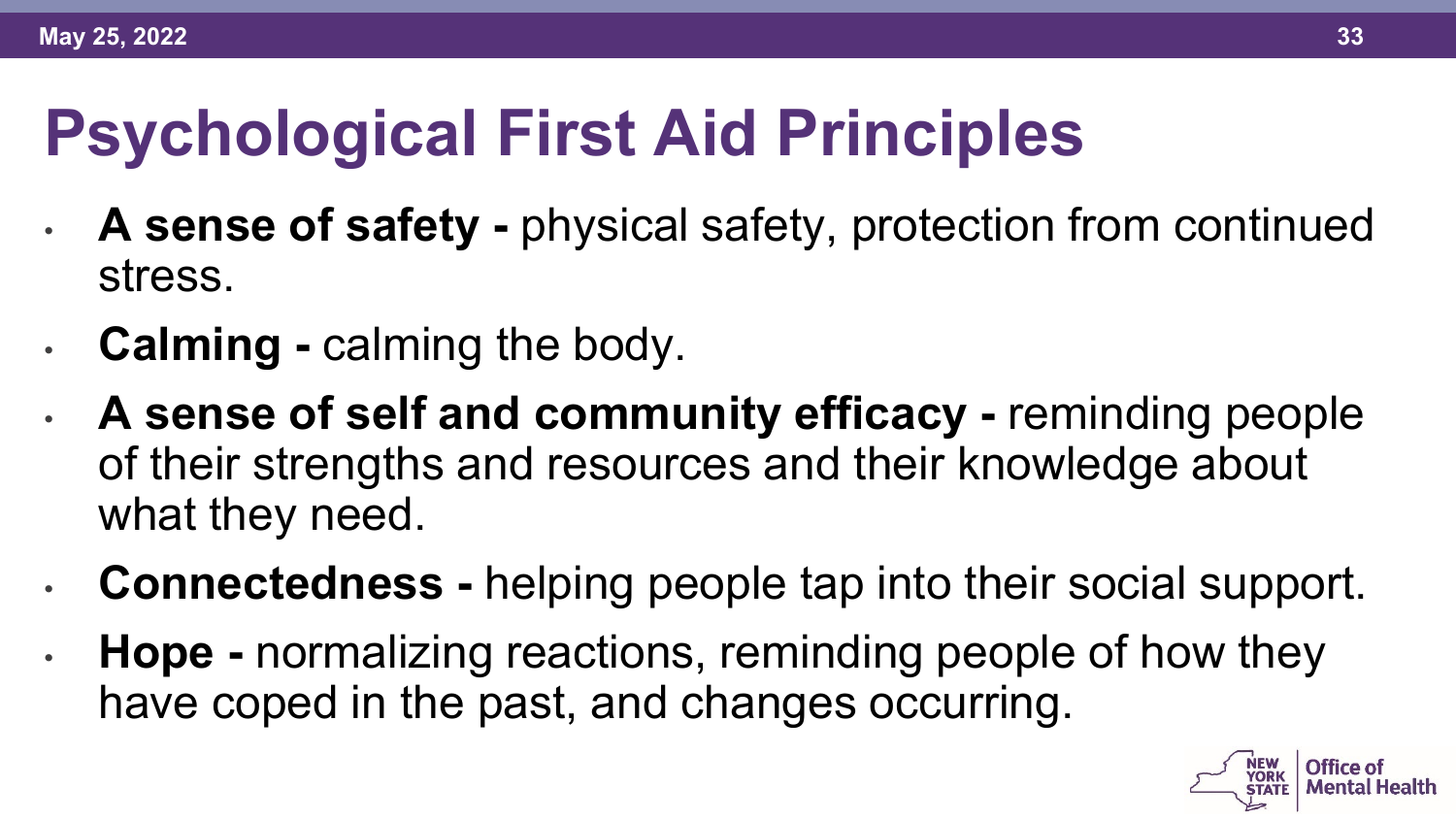#### **Post-Traumatic Stress Reactions**

- Being unable to manage your responses to the event and resume your regular activities may be symptoms of post-traumatic stress disorder (PTSD), a real and treatable illness.
	- **Intrusive Reactions,** meaning ways the traumatic experience comes back to mind.
	- **Avoidance and Withdrawal Reactions,** including avoiding people, places and things that are reminders of the attacks, withdrawal reactions, including feeling emotionally numb, detached or estranged from others, and losing interest in usual pleasurable activities.
	- **Physical Arousal Reactions,** including sleep difficulties, poor concentration, irritability, jumpiness, nervousness, and being "on the lookout for danger."

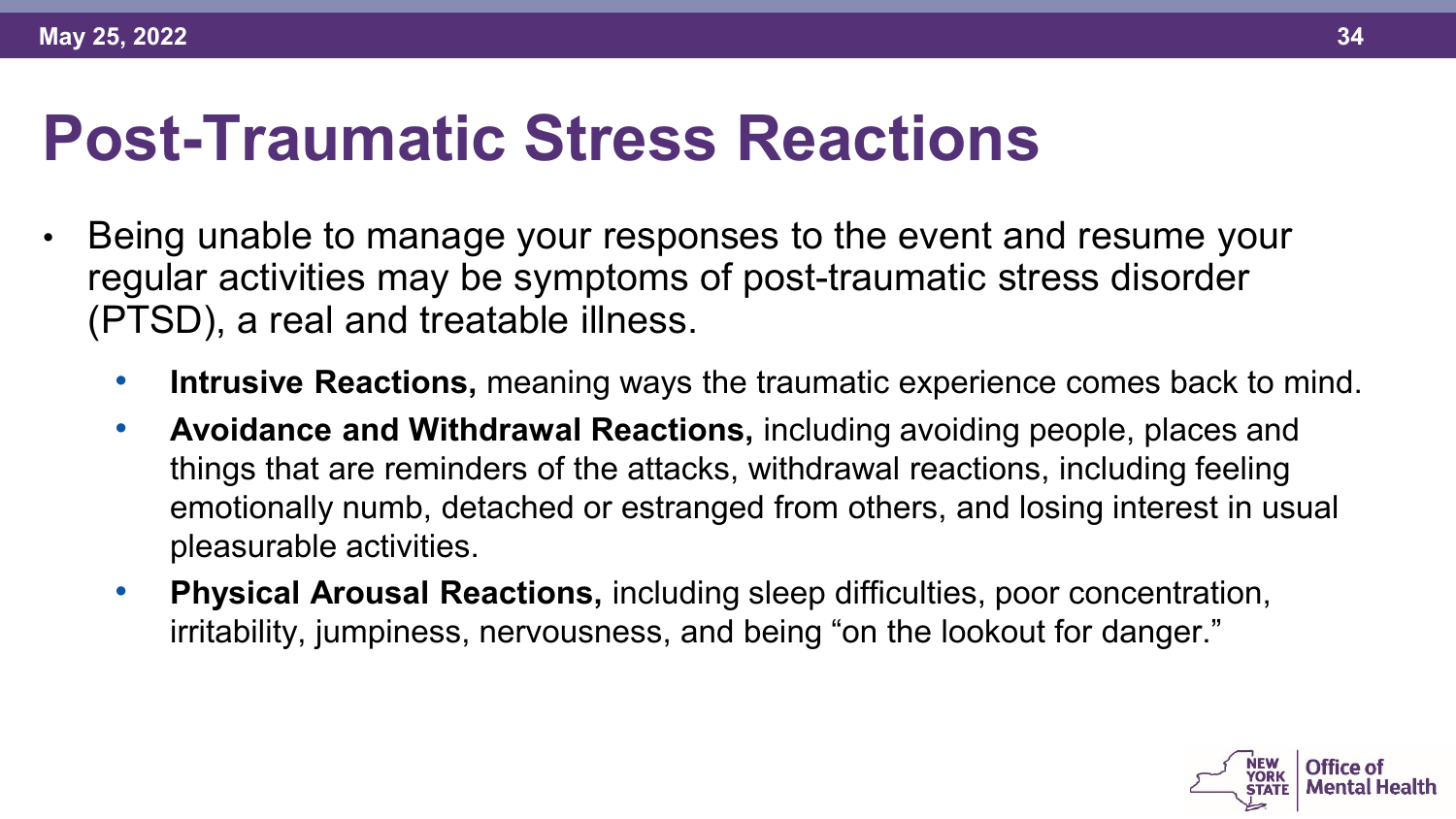# **Seeking Help**

- These reactions are common and understandable, and they are serious.
- Help is available in many forms.
- Asking for help is a sign of strength, not a sign of weakness.

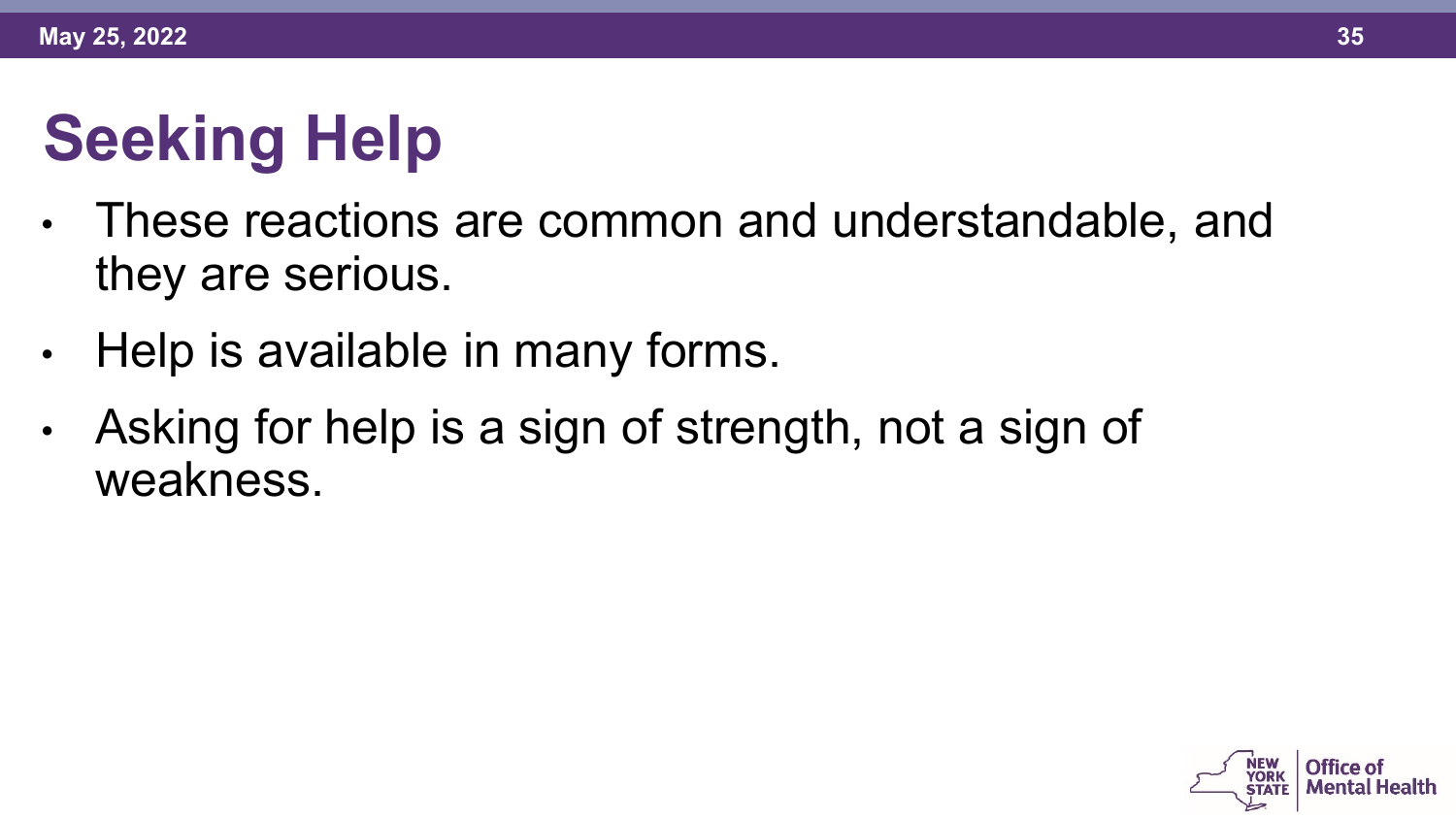# **Buffalo Resources**

#### **Clinical Mental Health Services -**

#### **Endeavor Health Services**

Central Intake: (716) 895-6701 Central Intake email address: [Centralintake@ehsny.org](mailto:Centralintake@ehsny.org)

**Best Self Behavioral Health** Central Intake: (716) 884-0888

#### **Spectrum Human Services** Central Intake: (716) 539-5500

**Mental Health Crisis Services -**

**(Adults) Crisis Services -** (716) 834-3131

**(Under 18) Spectrum C.A.R.E.S. -** (716) 882- 4357

**Spectrum 24/7 Help Line -** (716) 710-5172

**Project Hope Resources - Buffalo Urban League Project Hope -** (716) 250-2478 **Spectrum Project Hope -** (716) 566 - 6506

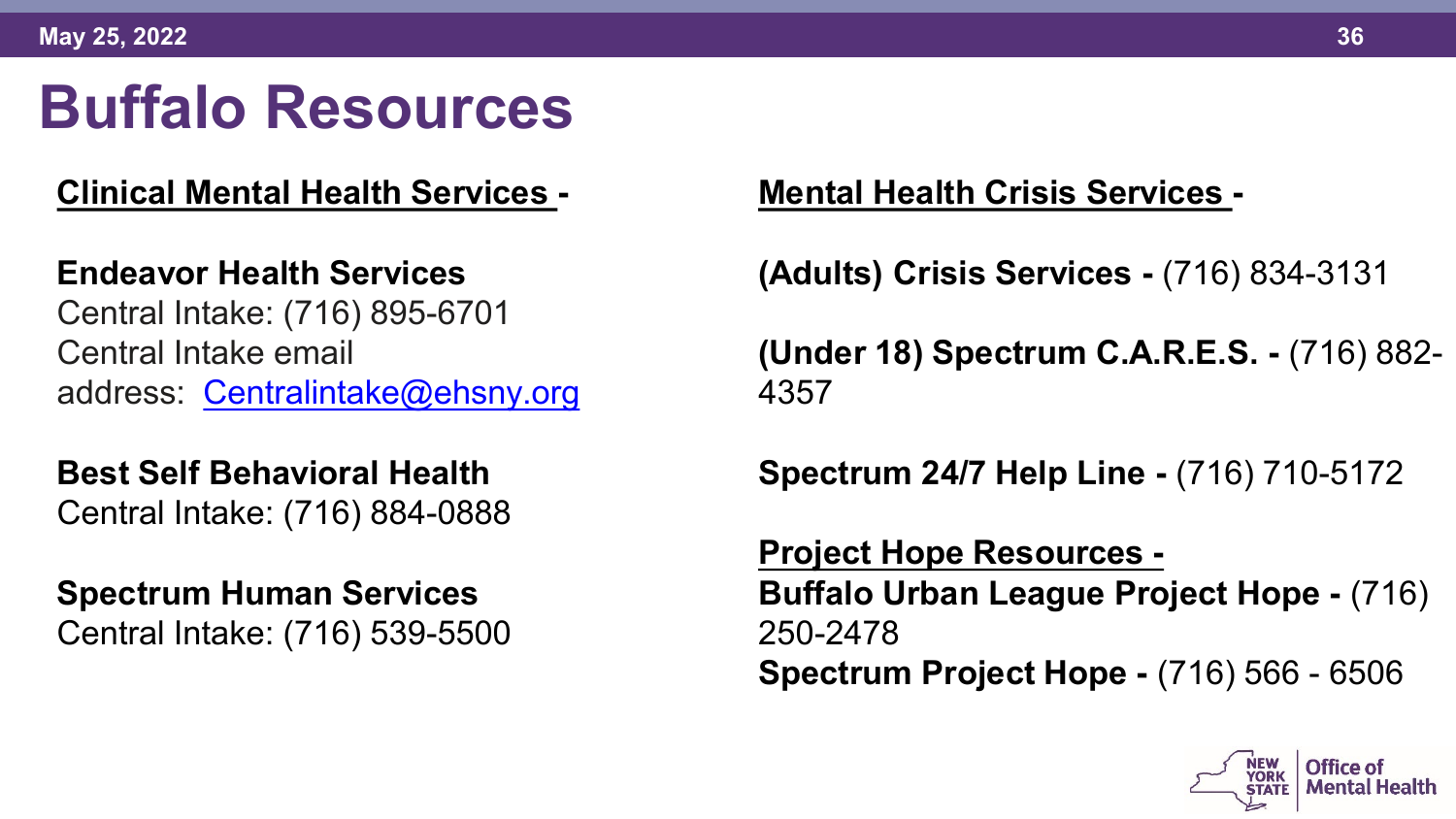#### **Resources**

**Disaster Distress Helpline**: 1-800-985-5990 (English/Spanish); TTY: 1-800-846-8517.

**24-hour Crisis Text Line**: Text GOT5 to 741741 to Connect with a Crisis Counselor, Free 24/7 support.

**24-Hour Support for Deaf or hard of hearing American Sign Language users**: The national Disaster Distress Helpline (DDH) is now offering direct crisis counseling and support for Deaf or hard of hearing American Sign Language users via a dedicated videophone option.

**National Suicide Prevention Lifeline:** The SAMHSA-funded National Suicide Prevention Lifeline is a source of support available 24/7 to people in crisis, including challenging reactions to disasters. Call 1–800–273–TALK (1–800–273–8255), or, for support in Spanish, call 1–888– 628–9454. [https://suicidepreventionlifeline.org.](https://suicidepreventionlifeline.org/)

**New York Project Hope Emotional Support Helpline:** 7 days a week, 8am-10pm 1-844-863-9314 or visit https://nyprojecthope.org

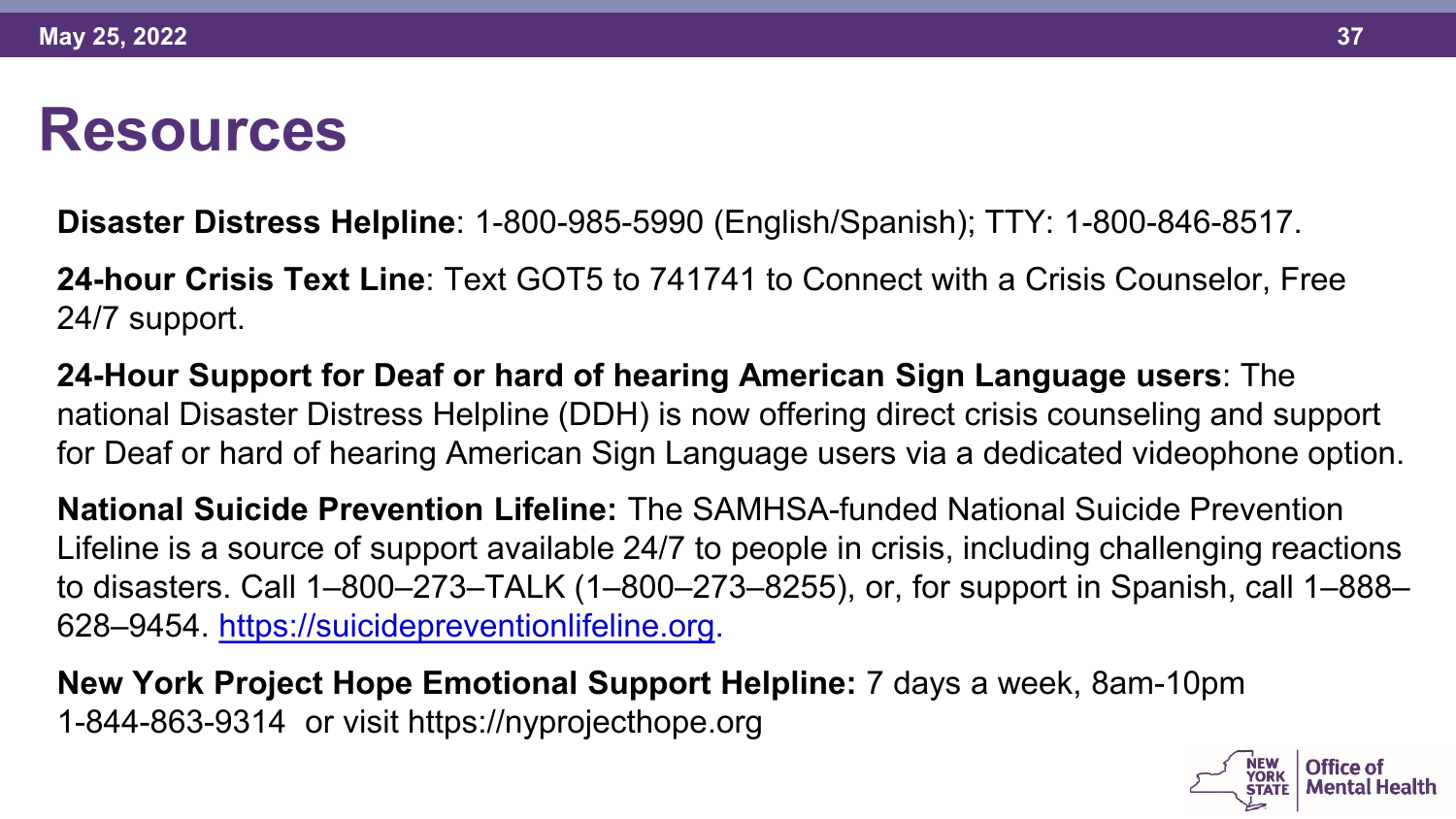#### **Resources**

For the most up to date information about what is occurring in Buffalo as well as available resources for those impacted visit the [Governor's Website](https://www.ny.gov/resources-services-residents-impacted-buffalo-shooting).

[New York State Office of Mental Health](https://omh.ny.gov/)

[Coping Tips for Traumatic Events and Disasters](https://www.samhsa.gov/find-help/disaster-distress-helpline/coping-tips)

[Tips for Survivors of a Disaster or Other Traumatic Event: Managing Stress](https://store.samhsa.gov/product/Tips-for-Survivors-of-a-Disaster-or-Other-Traumatic-Event-Managing-Stress/SMA13-4776)

[Psychological First Aid](https://www.nctsn.org/resources/psychological-first-aid-pfa-field-operations-guide-2nd-edition)

[Coping with Stress Following a Mass Shooting](https://www.cstsonline.org/assets/media/documents/CSTS_FS_Coping_with_Stress_Following_Mass_Shooting.pdf)

[The Mental Health Effects of Racism](https://omh.ny.gov/omhweb/cultural_competence/the_mental_health_effects_of_racism.pdf)

[Leadership Communication: Anticipating And Responding To Stressful Events](https://www.cstsonline.org/resources/resource-master-list/leadership-communication-anticipating-responding-stressful-events)

[Grief Leadership: Leadership In The Wake Of Tragedy](https://www.cstsonline.org/resources/resource-master-list/grief-leadership-leadership-in-the-wake-of-tragedy)

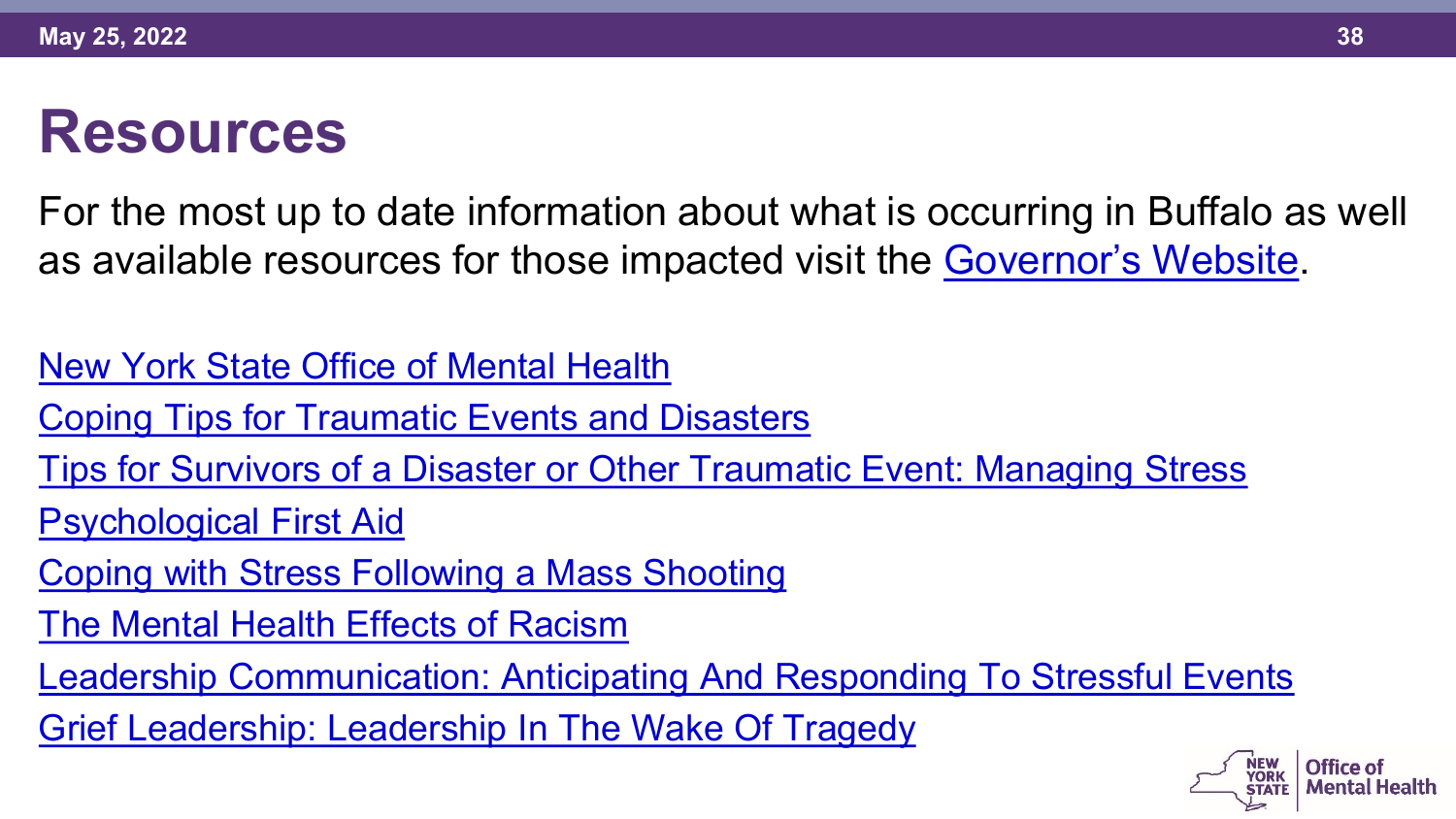#### **Resources**

[National Child Traumatic Stress Network](https://www.nctsn.org/resources/psychological-first-aid-pfa-field-operations-guide-2nd-edition)

[For Teens: Coping After Mass Violence\(En](https://gcc02.safelinks.protection.outlook.com/?url=https%3A%2F%2Fwww.nctsn.org%2Fsites%2Fdefault%2Ffiles%2Fresources%2Ffact-sheet%2Ffor_teens_coping_after_mass_violence.pdf&data=05%7C01%7CSara.Riggins%40omh.ny.gov%7Cd3ecc14feb12422216b308da374b5806%7Cf46cb8ea79004d108ceb80e8c1c81ee7%7C0%7C0%7C637883094009854447%7CUnknown%7CTWFpbGZsb3d8eyJWIjoiMC4wLjAwMDAiLCJQIjoiV2luMzIiLCJBTiI6Ik1haWwiLCJXVCI6Mn0%3D%7C3000%7C%7C%7C&sdata=wQZuJVvw592AS0n39Skx0u5TLklTxYfHdaHL4PFxrBU%3D&reserved=0) [Español](https://gcc02.safelinks.protection.outlook.com/?url=https%3A%2F%2Fwww.nctsn.org%2Fresources%2Ffor-teens-coping-after-mass-violence-sp&data=05%7C01%7CSara.Riggins%40omh.ny.gov%7Cd3ecc14feb12422216b308da374b5806%7Cf46cb8ea79004d108ceb80e8c1c81ee7%7C0%7C0%7C637883094009854447%7CUnknown%7CTWFpbGZsb3d8eyJWIjoiMC4wLjAwMDAiLCJQIjoiV2luMzIiLCJBTiI6Ik1haWwiLCJXVCI6Mn0%3D%7C3000%7C%7C%7C&sdata=%2FipS1ZzhVnyvRSFUKYQEaw6UvXKPLnEp5ob5tU%2B4lzs%3D&reserved=0))

[Helping Youth after Community Trauma: Tips for Educators\(E](https://gcc02.safelinks.protection.outlook.com/?url=https%3A%2F%2Fwww.nctsn.org%2Fresources%2Fhelping-youth-after-community-trauma-tips-educators-sp&data=05%7C01%7CSara.Riggins%40omh.ny.gov%7Cd3ecc14feb12422216b308da374b5806%7Cf46cb8ea79004d108ceb80e8c1c81ee7%7C0%7C0%7C637883094009854447%7CUnknown%7CTWFpbGZsb3d8eyJWIjoiMC4wLjAwMDAiLCJQIjoiV2luMzIiLCJBTiI6Ik1haWwiLCJXVCI6Mn0%3D%7C3000%7C%7C%7C&sdata=qzFLTR9iQxL1EknaunTv%2FfPmUbhCHXoUxd0siuMTop8%3D&reserved=0)[n](https://gcc02.safelinks.protection.outlook.com/?url=https%3A%2F%2Fwww.nctsn.org%2Fresources%2Fhelping-youth-after-community-trauma-tips-educators&data=05%7C01%7CSara.Riggins%40omh.ny.gov%7Cd3ecc14feb12422216b308da374b5806%7Cf46cb8ea79004d108ceb80e8c1c81ee7%7C0%7C0%7C637883094009854447%7CUnknown%7CTWFpbGZsb3d8eyJWIjoiMC4wLjAwMDAiLCJQIjoiV2luMzIiLCJBTiI6Ik1haWwiLCJXVCI6Mn0%3D%7C3000%7C%7C%7C&sdata=IlXmGMb3xPEf8vor57%2F5DP6BVPDSEN7H7tidSMp22PE%3D&reserved=0) Español)

[Talking to Children about Mass Violence](https://gcc02.safelinks.protection.outlook.com/?url=https%3A%2F%2Fwww.nctsn.org%2Fresources%2Ftalking-children-about-mass-violence&data=05%7C01%7CSara.Riggins%40omh.ny.gov%7Cd3ecc14feb12422216b308da374b5806%7Cf46cb8ea79004d108ceb80e8c1c81ee7%7C0%7C0%7C637883094009854447%7CUnknown%7CTWFpbGZsb3d8eyJWIjoiMC4wLjAwMDAiLCJQIjoiV2luMzIiLCJBTiI6Ik1haWwiLCJXVCI6Mn0%3D%7C3000%7C%7C%7C&sdata=gZJe4fpqjBHnlz39xvkoyNh51dIz6z39hpwXo3hbowE%3D&reserved=0)

[Teacher Guidelines for Helping Students after Mass Violence](https://gcc02.safelinks.protection.outlook.com/?url=https%3A%2F%2Fwww.nctsn.org%2Fresources%2Fteacher-guidelines-helping-students-after-mass-violence&data=05%7C01%7CSara.Riggins%40omh.ny.gov%7Cd3ecc14feb12422216b308da374b5806%7Cf46cb8ea79004d108ceb80e8c1c81ee7%7C0%7C0%7C637883094009854447%7CUnknown%7CTWFpbGZsb3d8eyJWIjoiMC4wLjAwMDAiLCJQIjoiV2luMzIiLCJBTiI6Ik1haWwiLCJXVCI6Mn0%3D%7C3000%7C%7C%7C&sdata=YJUvcW1AEtwLiE5hxR4eAAsj2VHyXqXWAbJDncyhGus%3D&reserved=0)

[Psychological Impact of Mass Violence](https://gcc02.safelinks.protection.outlook.com/?url=https%3A%2F%2Fwww.nctsn.org%2Fresources%2Fpsychological-impact-mass-violence&data=05%7C01%7CSara.Riggins%40omh.ny.gov%7Cd3ecc14feb12422216b308da374b5806%7Cf46cb8ea79004d108ceb80e8c1c81ee7%7C0%7C0%7C637883094009854447%7CUnknown%7CTWFpbGZsb3d8eyJWIjoiMC4wLjAwMDAiLCJQIjoiV2luMzIiLCJBTiI6Ik1haWwiLCJXVCI6Mn0%3D%7C3000%7C%7C%7C&sdata=1yvwLgrnmd%2FO%2FbHZ%2BE0L0MOTLMpD232QlEVay599mQQ%3D&reserved=0)

[Helping School-Age Children with Traumatic Grief: Tips for](https://gcc02.safelinks.protection.outlook.com/?url=https%3A%2F%2Furldefense.proofpoint.com%2Fv2%2Furl%3Fu%3Dhttps-3A__www.nctsn.org_resources_helping-2Dschool-2Dage-2Dchildren-2Dtraumatic-2Dgrief-2Dtips-2Dcaregivers%26d%3DDwMF-g%26c%3DUXmaowRpu5bLSLEQRunJ2z-YIUZuUoa9Rw_x449Hd_Y%26r%3DhzomOGg2G27ZjuZegYWWfu4EgrpiGCT_JunBM07Lj7Q%26m%3DPBo3q666RV0D6LuBFBnhXOvT09TTW0IR5fip18WrYZk%26s%3DZWzXei6w0w2OpuzcyeZOJ33CNYucR4qIxFhFhlnDYAQ%26e%3D&data=05%7C01%7CSara.Riggins%40omh.ny.gov%7Cd3ecc14feb12422216b308da374b5806%7Cf46cb8ea79004d108ceb80e8c1c81ee7%7C0%7C0%7C637883094010010671%7CUnknown%7CTWFpbGZsb3d8eyJWIjoiMC4wLjAwMDAiLCJQIjoiV2luMzIiLCJBTiI6Ik1haWwiLCJXVCI6Mn0%3D%7C3000%7C%7C%7C&sdata=SauvFdtxVAX65XtYKx6X6kcKpOyRKUkN6rhDaz1HKH8%3D&reserved=0)  Caregivers (En [Español](https://gcc02.safelinks.protection.outlook.com/?url=https%3A%2F%2Fwww.nctsn.org%2Fresources%2Fhelping-school-age-children-traumatic-grief-tips-caregivers-sp&data=05%7C01%7CSara.Riggins%40omh.ny.gov%7Cd3ecc14feb12422216b308da374b5806%7Cf46cb8ea79004d108ceb80e8c1c81ee7%7C0%7C0%7C637883094010010671%7CUnknown%7CTWFpbGZsb3d8eyJWIjoiMC4wLjAwMDAiLCJQIjoiV2luMzIiLCJBTiI6Ik1haWwiLCJXVCI6Mn0%3D%7C3000%7C%7C%7C&sdata=ftZdDsBolpZxDKVrMzjb1R10g6eYhHp6m1vm5696noo%3D&reserved=0))

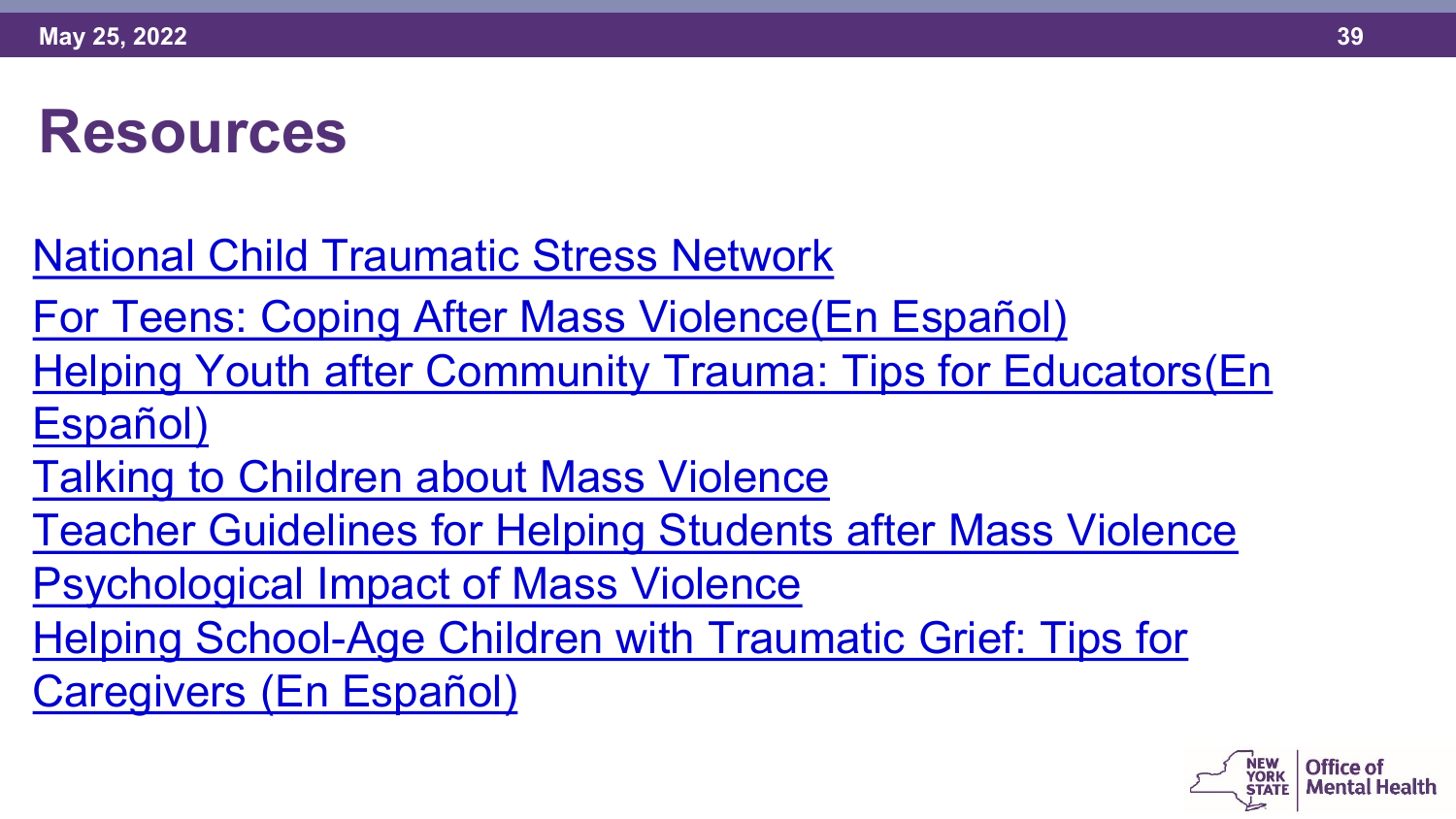Material for this presentation was based on material from several sources including SUNY New Paltz, Institute for Disaster Mental Health, SAMHSA Disaster Technical Assistance Center, and the National Child Traumatic Stress Network

Further information on stress related to traumatic events can be obtained by contacting:

**Steven Moskowitz, MSW** OMH Bureau of Emergency Preparedness and Response

[steven.moskowitz@omh.ny.gov](mailto:steven.moskowitz@omh.ny.gov)